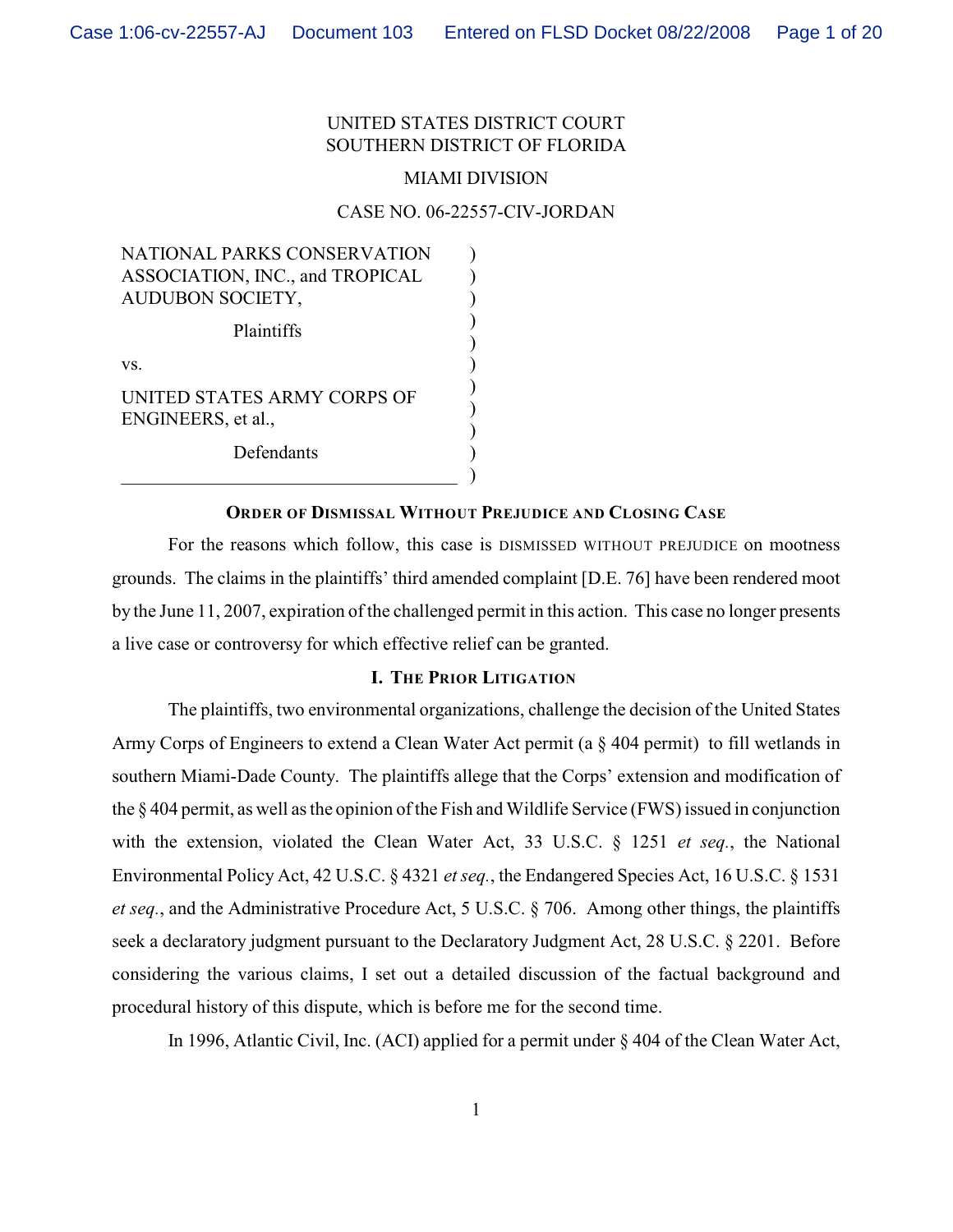which authorizes the Secretary of the Army, acting through the Corps, to regulate discharges of dredged and fill material into the navigable waters through the issuance of permits. *See* 33 U.S.C. § 1344(a). On April 26, 2001, the Corps issued ACI a § 404 permit, Permit No. 1995-06797, which was scheduled to expire on April 26, 2006. On March 14, 2005, ACI requested a 5-year extension of its permit. The Corps, treating the request as a new major modification because the circumstances surrounding the original permit had changed, suspended the permit on August 18, 2005. Following an August 29, 2005, meeting with ACI, the Corps partially reinstated ACI's permit on September 8, 2005. On November 17, 2005, ACI requested a 120-day extension of its permit so that the permit would expire on August 21, 2006. The Corps granted ACI's request and thereafter reinstated ACI's permit in full on December 20, 2005.

On January 31, 2006, the plaintiffs filed a two-count complaint against the Corps, seeking declaratory and injunctive relief. Count I alleged that the Corps' reinstatement and 120-day extension of agricultural fill Permit No. 1995-06797 violated the CWA and the APA. Count II alleged that these same actions violated the NEPA and the APA. *See Nat'l Parks Conservation Ass'n v. United States Army Corps of Eng'rs.*, Case No. 06-20256-Civ-Jordan (*Nat'l Parks I*). Specifically, the plaintiffs alleged that the Corps failed to provide adequate notice and comment regarding its reinstatement of ACI's fill permit, hold a public hearing, explain the grounds for its reinstatement and extension decisions, disclose or discuss the effects of reinstatement and extension, explain how the reinstatement and extension were consistent with the public interest, and/or analyze the intended change in use of the property at the time the reinstatement and extension decisions were made. The plaintiffs also argued that the Corps' actions were arbitrary and capricious. The plaintiffs sought declaratory and injunctive relief, namely, revocation of Permit No. 1995-06797, cessation of any further filling under authorityofthe permit, and removal of all fill placed pursuant to that permit, until a valid NEPA analysis was completed.

On March 2, 2006, the plaintiffs moved for a preliminary injunction. The parties agreed to stay consideration of the preliminary injunction motion and resolve the matter via cross-motions for summary judgment. After a hearing on the motion, I issued an order on August 15, 2006, granting the defendants' motion for summary judgment. I found that (1) the Corps acted within its authority under the CWA in reinstating the permit; (2) the permit reinstatement did not trigger the NEPA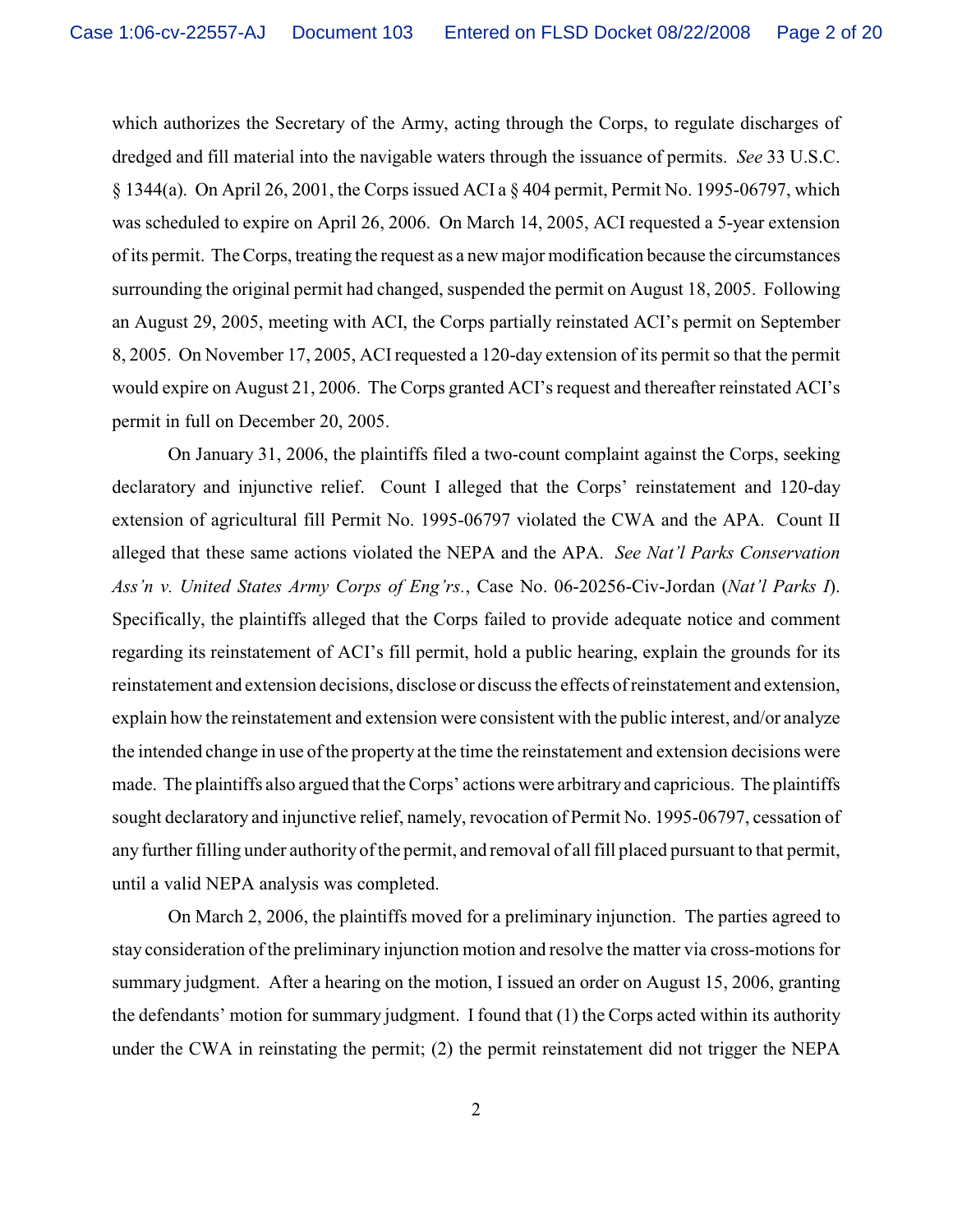procedural requirements or review under the CWA; (3) the Corps was not required to apply full NEPA review to the extension request; (4) the Corps did not act arbitrarily or capriciously in granting the extension; and (5) the Corps was not required to institute consultation with the FWS under the ESA with respect to its decisions to reinstate the permit and extend it for 120 days. *See Nat'l Parks Conservation Ass'n v. United States Army Corps of Eng'rs.*, 446 F. Supp. 2d 1322, 1343 (S.D. Fla. 2006) (*Nat'l Parks I*).

#### **II. THIS CASE**

ACI had filed a request for a second extension of the permit on March 14, 2006. On August 21, 2006, the FWS completed a biological opinion on ACI's 5-year permit extension request. The Corps issued the second permit extension on August 25, 2006, and relied on the biological opinion in support of the extension. On September 21, 2006, at the request of ACI, the Corps issued a modification to the extension which set the permit's expiration date as June 11, 2007.

On October 17, 2006, the plaintiffs filed this lawsuit, challenging the issuance of the Corps' permit extension, the subsequent modification, and the FWS biological opinion. The plaintiffs allege that the Corps violated the CWA, NEPA, and APA when it extended and modified the permit. The plaintiffs also allege that the Corps violated the ESA by relying on the FWS biological opinion in making its permitting decision. The plaintiffs seek declaratory and injunctive relief, namely (1) a declaration that the Corps' decisions to extend and modify the permit violated of the CWA, NEPA, and APA; (2) a declaration that the FWS biological opinion is arbitrary and capricious, contrary to the consultation requirements of ESA  $\S$  7(a)(2), and in violation of the APA; (3) a declaration that the Corps' reliance on the FWS biological opinion is arbitrary and capricious; (4) a judgment setting aside the Corps' decisions to extend and modify the permit; (5) an injunction prohibiting the Corps from authorizing any further action under the permit until the Corps fully complies with the requirements of the CWA, NEPA, APA, and ESA; and (6) an order directing the FWS to withdraw its biological opinion and prepare an opinion that complies with the mandates of the ESA.

On January 11, 2007, the Corps suspended the § 404 permit after receiving ACI's application to change the project's purpose from agriculture to rock mining and residential development. The suspension prohibited ACI from conducting any dredge or fill activities authorized by the August 2006 extension. On January 12, 2007, the Corps moved for voluntary remand and a stay of the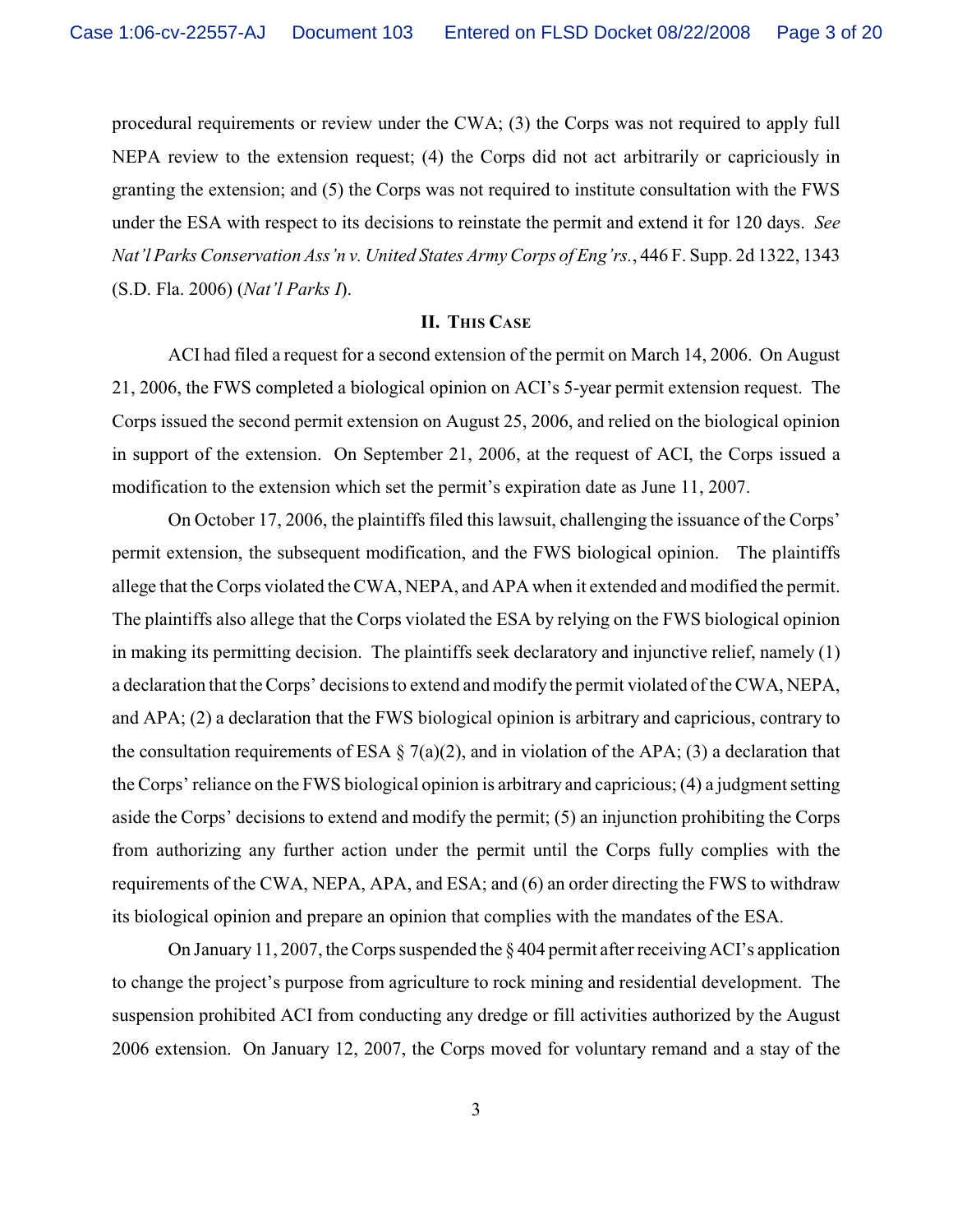proceedings to consider its August 2006 extension and September 2006 modification of the permit. I granted the motion and directed the parties to file joint status reports. The parties filed joint status reports in March, May, and July of 2007. During the stay, on March 1, 2007, ACI formally withdrew its "Development of Regional Impact" application, in which it had sought approval to construct residential and commercial structures on the permitted site. ACI also withdrew from the Corps its application to change the purpose of the permit to residential development and requested that the Corps reinstate the permit for agricultural purposes. On March 2, 2007, ACI submitted a proposal to modify the permit to authorize filling for agricultural purposes and rock mining. ACI subsequently submitted a separate permit application for the rock mining projects, which is still under review by the Corps and the FWS.

On August 10, 2007, the Corps reinstated and modified ACI's permit, which authorized the filling of wetlands in a limited area for agricultural purposes and prohibited filling in areas subject to the still-pending application for rock mining. The plaintiffs filed their third amended complaint on March 10, 2008, and moved for summary judgment on March 14, 2008.

On April 4, 2008, the Corps learned that the ACI permit had expired on June 11, 2007, without a grant of extension. On April 14, 2008, the Corps issued a "Notice of Permit Expiration," which instructed ACI to discontinue any fill activity previously authorized under the expired permit. The notice also informed ACI that a new § 404 permit would be required for any dredge and fill activity that occurred after June 11, 2007. It was not until April 14, 2008, that the defendants informed me that the permit had expired and requested a stay of the summary judgment briefing schedule.<sup>1</sup> I requested supplemental briefing on mootness, and subsequently heard oral arguments from the parties. I now conclude that the plaintiffs' claims are moot.

## **III. LEGAL STANDARD**

Article III of the Constitution limits the jurisdiction of the federal courts to the consideration of "cases" and "controversies." *See* U.S. CONST. art. III, § 2, cl. 1. A case is moot when the issues no longer involve a live case or controversy with respect to which the court can provide meaningful relief. *See Arizonans for Official English*, 520 U.S. at 45 (1997); *Murphy v. Hunt*, 455 U.S. 478, 481

It is the duty of counsel to bring to a court's attention, without delay, facts that may raise a question of mootness. *See Arizonans for Official English v. Arizona*, 520 U.S. 43, 68 n.23 (1997).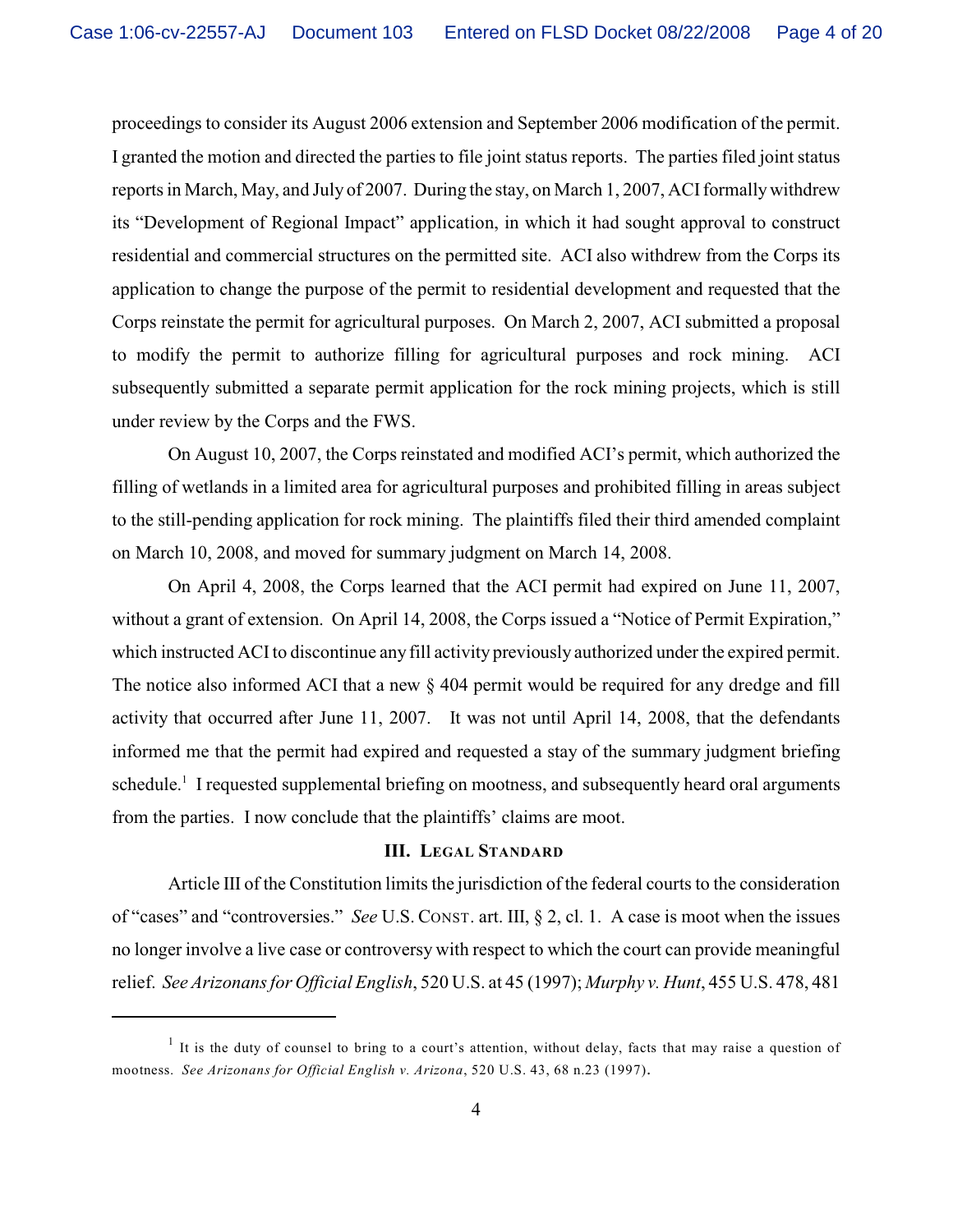(1982)*; Sheely v. MRI Radiology Network, P.A.*, 505 F.3d 1173, 1183 (11th Cir. 2007). If events that occur subsequent to the filing of a lawsuit or an appeal deprive the court of the ability to give meaningful relief, then the case is moot and must be dismissed. *See Al Najjar v. Ashcroft*, 273 F.3d 1330, 1336 (11th Cir. 2001). Dismissal is required because mootness is jurisdictional. *See id.* Indeed, "[a]ny decision on the merits of a moot case or issue would be an impermissible advisory opinion." *Fla. Ass'n of Rehab. Facilities v. Fla. Dep't of Health & Rehabilitative Servs.*, 225 F.3d 1208, 1217 (11th Cir. 2000). The Supreme Court, however, has established an exception to the general principle of mootness for cases in which the challenged conduct is capable of repetition but evades review. *See generally Weinstein v. Bradford*, 423 U.S. 147, 148-49 (1975). The exception is limited to extraordinary cases where (1) the duration of the challenged action is too short to allow full litigation before it ceases, and (2) there is a reasonable expectation that the plaintiffs will be subjected to it again. *See id.* at 149.

#### **IV. DISCUSSION**

# **A. COUNTS I, III, AND IV: CWA, APA, AND ESA**

In Count I, the plaintiffs allege that the Corps' extension and reinstatement of the permit violated the CWA and the APA, and seek declaratory and injunctive relief. Specifically, the plaintiffs request that I declare the Corps' extension and reinstatement in violation of the CWA and APA, set aside the Corps' decision to issue the extension and reinstatement, and enjoin the Corps from authorizing any further action under the § 404 permit. Count III alleges that the FWS' biological opinion does not meet the consultation requirements of  $\S 7(a)(2)$  of the ESA and therefore violates the APA. Count IV alleges that the Corps violated the ESA by erroneously relying on the FWS' biological opinion. The plaintiffs request a declaration that the FWS' biological opinion is in violation of the ESA and the APA and direct the Corps and FWS to undertake further ESA consultation. Because the § 404 permit has expired, the plaintiffs' claims under Counts I, III, and IV are moot unless the issuance of a § 404 permit like the one issued to ACI falls within the capable of repetition exception to the mootness doctrine.

# **1. THE DECLARATORY AND INJUNCTIVE CLAIMS ARE RENDERED MOOT BY THE EXPIRATION OF THE PERMIT**

The expiration of a permit which forms the basis of a claim generally renders that claim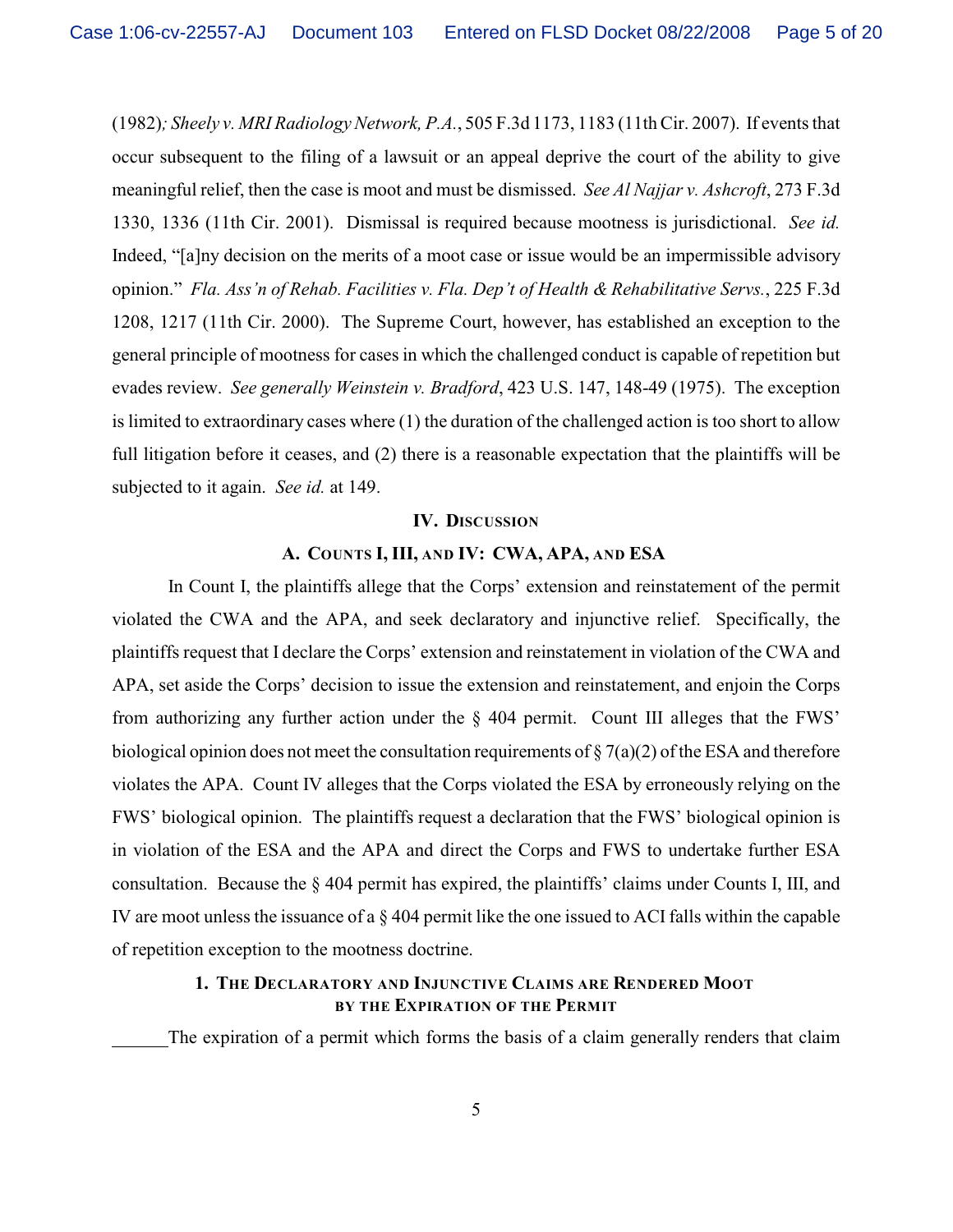moot. *See, e.g., Wallace v. Bureau of Land Mgmt.*, 169 Fed. Appx. 521, 523-24 (10th Cir. 2006) (rancher's challenge to expired grazing permit seeking declaratory relief was moot); *Alaska Ctr. for the Env't v. United States Forest Serv.*, 189 F.3d 851, 855 (9th Cir. 1999) ("In this case, the challenged permit has expired and therefore the issues regarding [the] permit are moot unless the issuance of a one-year permit falls within the repetition/evasion exception to the mootness doctrine."); *Northwest Res. Info. Ctr. v. Nat'l Marines Fisheries Serv.*, 56 F.3d 1060, 1069 (9th Cir. 1995) (claim that agency violated the ESA in issuing a section 10 permit was moot: "NRIC [the plaintiff] challenges an agency action that began and ended in 1993. The section 10 permit at issue expired on December 31, 1993, and the transportation program is now operating under a new section 10 permit valid from April 1, 1994 to December 31, 1998. Clearly, NRIC can no longer obtain any relief with regard to the transportation program for operational year 1993. 'Where the activities sought to be enjoined have already occurred, and the appellate courts cannot undo what has already been done, the action is moot.'") (footnote and internal citations omitted); *Rahayel v. McCampbell*, 55 F.2d 221, 221 (2d Cir. 1932) (dismissing case as moot where appeal from decree denying review of revocation of alcohol withdrawal permit was argued over a year after revocation: "By its terms the permit would have expired . . . though we should decide the revocation to have been invalid, we could give no relief"); *Camden County Beverage Co. v. Blair*, 46 F.2d 655, 655 (3d Cir. 1931) (right to enjoin revocation of permit was moot question on expiration of permit pending appeal); *Kentuckians for the Commonwealth, Inc. v. Pocahontas Dev. Corp.*, 269 F. Supp. 2d 710, 713 (S.D. W. Va. 2003) (challenge to Corps' decision to issue a  $\S$  404 permit under the CWA rendered moot: "In this case, the challenged permit and its automatic extension have expired and the issues regarding the [permit] are moot unless the five-year permit and its one-year extension fall within the repetition/evasion exception to the mootness doctrine."); *Sierra Club v. Aluminum Co. of America*, 585 F. Supp. 842, 854 (N.D.NY 1984) ("Plaintiff's request for injunctive relief with respect to the expired permit, however, is moot."); G. Coggins & R. Glicksman, 1 Pub. Nat. Resources L. § 8:34 (2nd ed. 2008) (Westlaw database) ("Other kinds of changes typically will be sufficient to justify dismissal of a case as moot. These include . . . termination . . . of . . . a permit [.]").

Applying these cases and authorities, I agree with the Corps that the plaintiffs' CWA, APA, and ESA claims are moot as a result of the § 404 permit expiration. For example, in *Potomac River*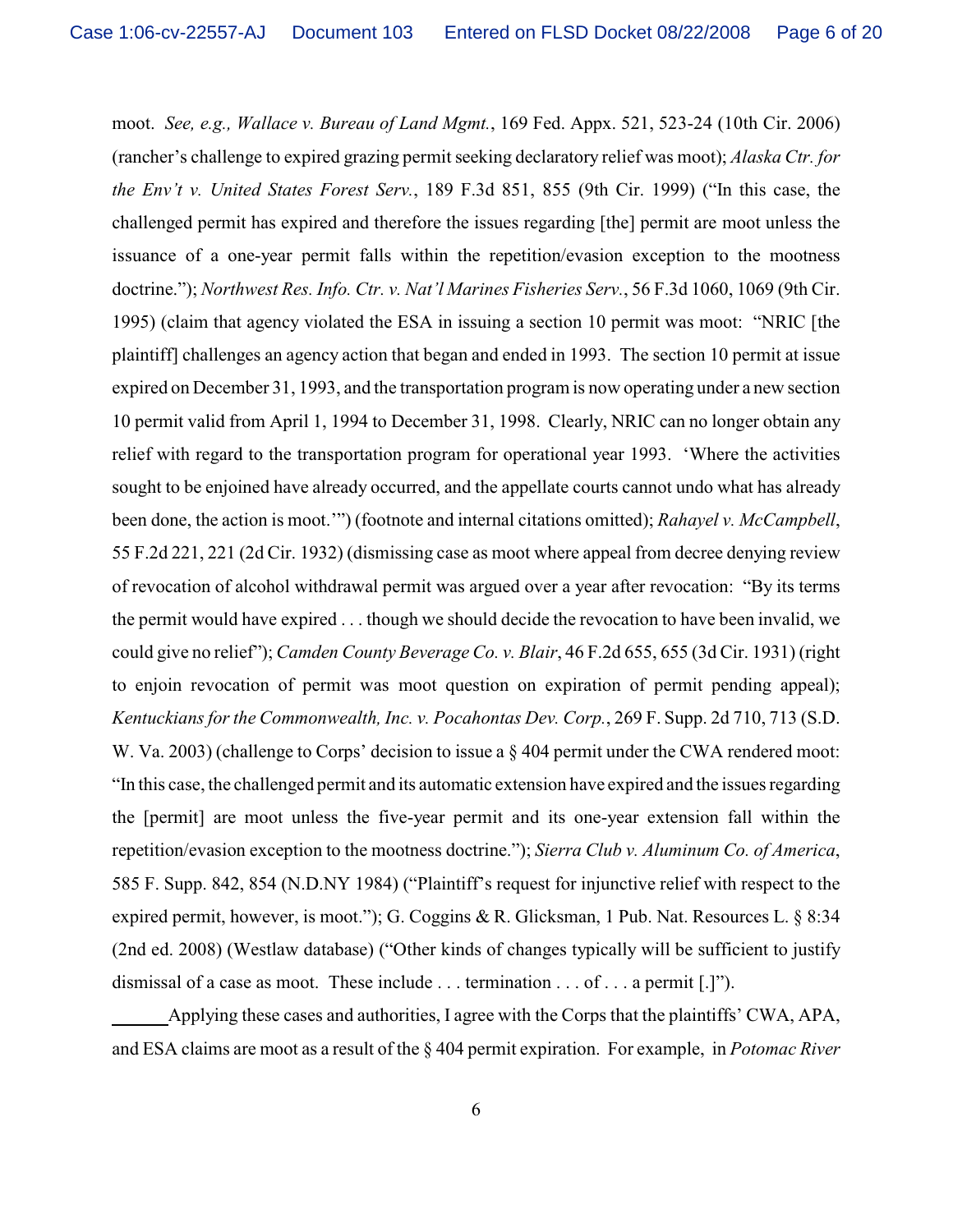*Ass'n v. Lundeberg Maryland Seamanship School, Inc.*, 402 F. Supp. 344, 346 (D. Md. 1975), the district court found moot the plaintiffs' challenge to the defendants' failure to prepare an environmental impact statement regarding the gravity of a permit, noting that the permit had expired and all work authorized under it was complete. Similarly, in *Sierra Club v. Aluminum Co. of America*, 585 F. Supp. 842, 853-54 (N.D.NY 1984), the district court held that the expiration of a pollution permit mooted the plaintiff's claim for an injunction against defendant's further violations of the terms of the permit. And in *Hawaii County Green Party v. Clinton*, 14 F. Supp. 2d 1198, 1203 (D. Haw. 1998), the district court found that the plaintiff's requests for injunctive and declaratory relief had been rendered moot by the cessation of the disputed sonar research and the expiration of the subject permit. *See also Kentuckians*, 269 F. Supp. 2d at 716 (finding that declaratory and injunctive claims were moot because the CWA permit expired - "a declaration of law would be advisory," because no permit was in effect, and "there is no activity [ ] to enjoin").

The plaintiffs here seek declaratory and injunctive relief for a permit that has expired and an accompanying biological opinion that has no current legal effect. There is no existing authorization under the CWA or the ESA for me to declare invalid. Moreover, there is no longer a permit before me to set aside. Furthermore, because the permit expired, no future filling may occur, and there is no activity for me to enjoin.

The plaintiffs point to the 196 acres of jurisdictional wetlands that have already been filled. But the plaintiffs did not seek preliminary injunctive relief to halt those fills before they occurred. Instead, the plaintiffs challenged the permit and sought an injunction to "enjoin the Corps from authorizing any *further* action under the permit until the Corps fully complies with the requirements of the [CWA, NEPA, APA, and ESA]." *See* Third Amended Complaint at 59 (emphasis added). The plaintiffs did not request a remand to the agency to remove or remediate the already existing fills.

The plaintiffs also assert that "[h]ere the controversy remains, the Corps issued an unlawful permit resulting in 196 acres of wetland being filled and *Plaintiffs are entitled to a remedy even if the specific remedy requested is no longer available*." *See* Plaintiffs' Response Brief at 3 (emphasis added). Given the circumstances of this case, however, there is no remedy to be granted. Even if I were to revoke the permit and remand, the Corps has nothing before it to reconsider. There is no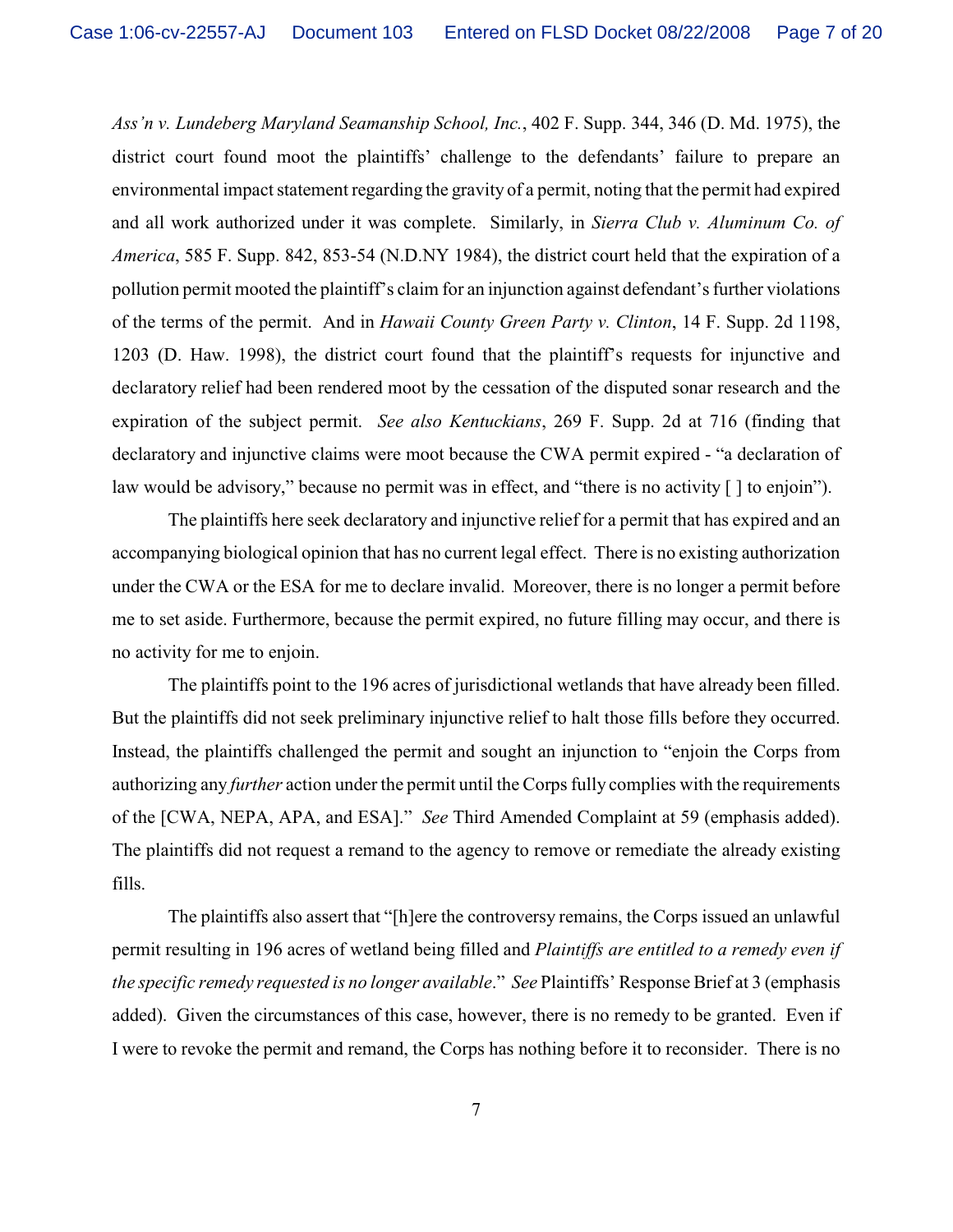existing permit to review. Even if I were to find that the plaintiffs are correct on the merits and that the Corps violated the CWA, ESA, and the APA, a remand would be an exercise in futility because the Corps cannot remedy that violation given that the permit has expired.

Indeed, at the hearing, the plaintiffs agreed that even if I revoked the permit on the merits, they would not currently be entitled to any injunctive relief with regards to the already existing fills. I would have to remand the case back to the Corps to do the proper analysis, and if the Corps decides its initial analysis was appropriate, then the plaintiffs would appeal, and on that second round, they might be entitled to injunctive relief if they could prevail. As the case stands, however, I am not at liberty to hypothesize such future occurrences and remand a case to the Corps where the challenged agency action, the § 404 permit, has expired. The "case or controversy" requirement of Article III of the United States Constitution prohibits federal courts from considering questions that cannot affect the rights of the litigants in the case *before* them. *See Amalgamated Ass'n of Street, Elec. Ry. & Motor Coach Employees of America Div. 998 v. Wis. Employment Relations Bd.*, 340 U.S. 416, 418 (1951) (a court may not give an opinion where it cannot grant relief or affect the rights of the litigants before it). A justiciable "case" or "controversy" cannot be built on an edifice of contingencies.

The plaintiffs point to certain decisions holding that, in a wetland filling case, as long as the offensive materials remain in the jurisdictional waters, the issue remains alive and present. *See Sasser v. EPA*, 990 F.2d 127, 129 (4th Cir. 1993); *N.C. Wildlife Fed'n v. Woodbury*, No. 87-584-CIV-5, 1989 WL 106517, at \*1-4 (E.D.N.C. Apr. 25, 1989); *United States v. Reaves*, 923 F. Supp. 1530 (M.D. Fla. 1996); *United States v. Tull,* 615 F. Supp. 610 (E.D. Va. 1983), *aff'd* 769 F.2d 182 (4th Cir. 1985), *rev'd on other grounds,* 481 U.S. 412 (1987). The plaintiffs' reliance on these cases is misplaced because these cases do not involve an expired permit.

Moreover, Eleventh Circuit precedent establishes that injunctive relief claims in environmental cases are moot when the project at issue is completed. *See, e.g., Save the Bay, Inc. v. United States Army*, 639 F.2d 1100, 1103 (5th Cir. 1981) (injunctive claims moot when project completed); *Fla. Wildlife Fed'n v. Goldschmidt*, 611 F.2d 547, 548 (5th Cir. 1980) (same). Here, all filling activity has been completed.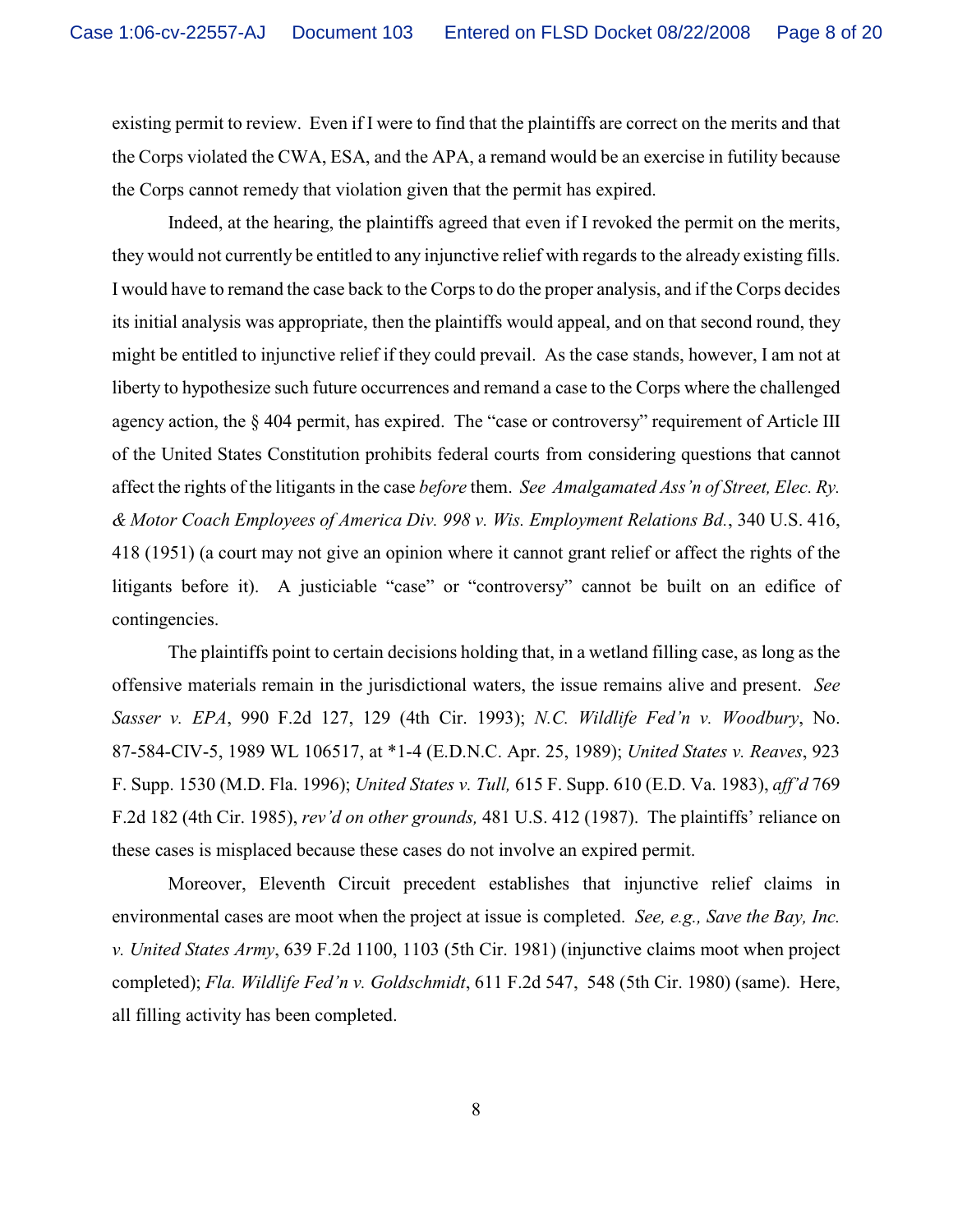# **2. THIS CASE DOES NOT FALL UNDER THE CATEGORIES OF CASES THAT REJECT THE MOOTNESS DOCTRINE DESPITE AN EXPIRED PERMIT**

A number of cases hold that, despite an expired permit, a claim is not moot if  $(1)$  the plaintiff or petitioner challenges the general authority or jurisdiction of the agency, or (2) the special condition challenged by the plaintiff or petitioner is still in effect. Such decisions, however, do not govern here.

Federal courts have frequently rejected mootness claims, even though the challenged permit has expired, upon a finding of a "subsisting controversy between the petitioner and [the agency] over the authority of . . . that agency." *Montgomery Envtl. Coalition v. Costle*, 646 F.2d 568, 578-79 (D.C. Cir. 1980). For instance, in *Mine ReclamationCorp. v. F.E.R.C.*, 30 F.3d 1519,1522-23 (D.C. Cir. 1994), in which the plaintiffs sought judicial review of the issuance of a permit, partly on the grounds that the agency lacked jurisdiction to issue the permit, the D.C. Circuit held that the case was not mooted by the permit's expiration. Noting that a "case is not moot if our decision respecting the validity of the permit would still affect the rights of the parties," the D.C. Circuit found that its resolution of the case was necessary to define the legal rights of the parties. *See id.* at 1523 (citation omitted). Similarly, in *Cargill, Inc. v. West*, 1994 WL 721593, at \* 4-5 (N.D. Cal. Dec. 23, 1994), the district court specifically stated that "[t]he expiration of a permit which is at the center of a legal claim will often render that claim moot," but held that the case was not moot, despite the expiration of the permit, because the dispute between the parties regarding the Corps' authority to assert jurisdiction continued. *Mine Reclamation* and *Cargill* are distinguishable, because the plaintiffs do not dispute the Corps' general authority to issue, extend, or modify the § 404 permit sought by ACI.

Mootness claims have also been rejected, notwithstanding the expiration of a challenged permit, if the conditions of the expired permit remain in effect. For example, in *Kescoli v. Babbitt*, 101 F.3d 1304, 1309 (9th Cir. 1996), a plaintiff challenged an Office of Surface Mining permit to a coal company on the ground that a special condition in the permit did not adequately protect an ancient native American burial site. While the appeal was pending, the permit expired. The Office of Surface Mining had issued a new permit, however, which contained the same special condition challenged by the plaintiff. The Ninth Circuit concluded that, despite the expiration of the original permit, the special condition was still in effect, so the case was not moot. In doing so, the Ninth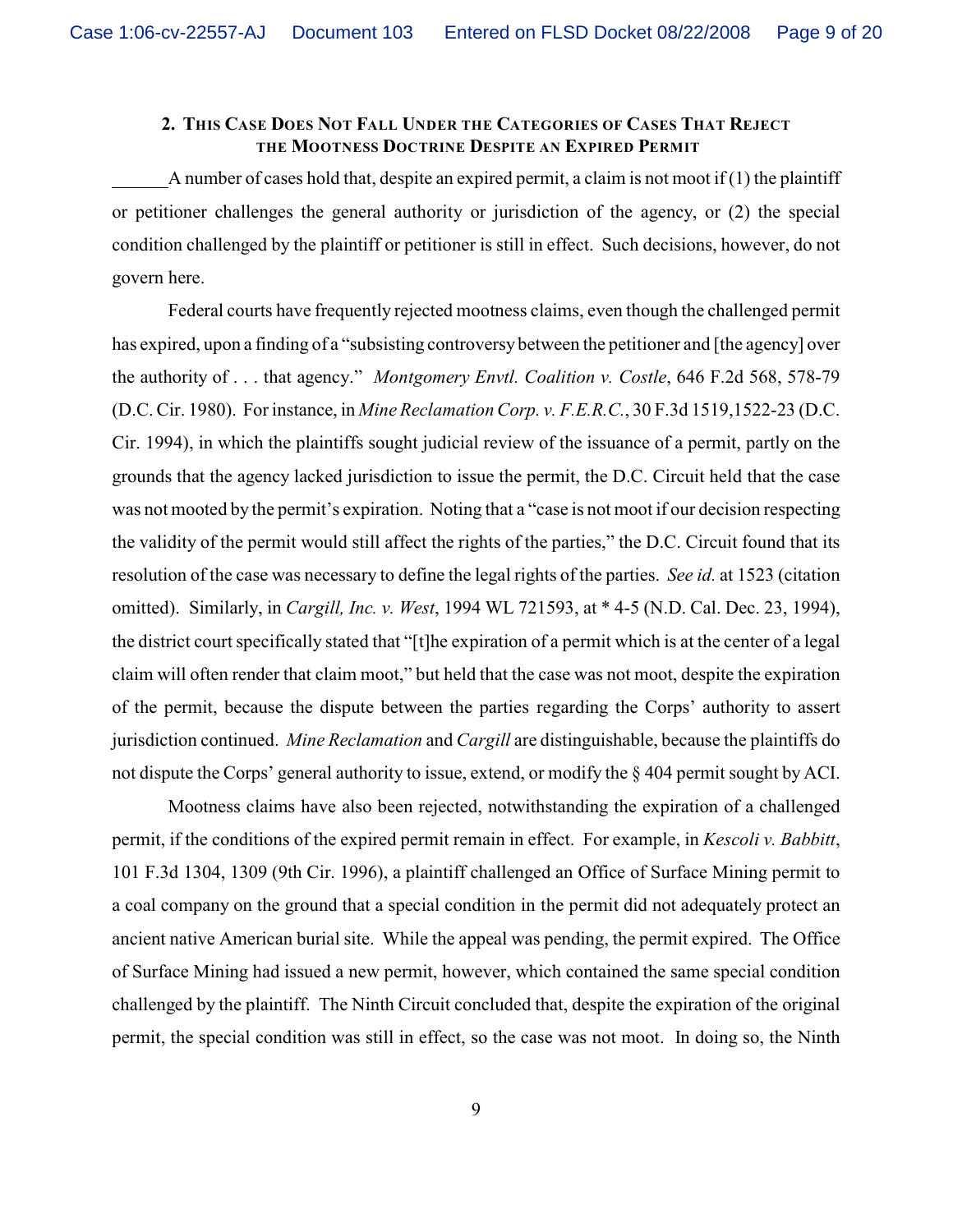Circuit explicitly distinguished cases in which the challenged agency action had concluded:

The present appeal is distinguishable from the appeal in *Northwest Resource Info. Center v. NMFS*, 56 F.3d 1060 (9th Cir.1995). In *Northwest*, the appeal challenged agency action which had already "beg[un] and ended." *Id.* at 1069. Relying on the well-established rule that a case is moot if the court cannot "undo what has already been done," we concluded the appeal was moot.

*Id.* (internal citation omitted).

Drawing upon this distinction, the Eleventh Circuit in *Sierra Club v. EPA*, 315 F.3d 1295, 1304 (11th Cir. 2002), held that the EPA's subsequent approval of Georgia's State Implementation Plan superseded its earlier Adequacy Determination, thereby rendering the case moot. It specifically noted that "[t]his case differs from *Kescoli* in precisely this respect. EPA's Adequacy Determination was an action of limited legal effect, and that effect ended when the SIP Approval superseded the Adequacy Determination." *Id.* The Eleventh Circuit concluded that, "[a]t this juncture, vacating EPA's [ ] Adequacy Determination would accomplish nothing." *Id.* at 1301. As in *Sierra Club*, no conditions of the expired § 404 permit are currently in effect, and vacating the expired permit would accomplish nothing. The Corps instructed ACI to discontinue any fill activity previously authorized under the expired permit and informed ACI that a new § 404 permit will be required for any further dredge and fill activity. *See* "Notice of Permit Expiration," Federal Defendants' Response to Order to Show Cause, Exhibit 7 at 2. Thus, because the § 404 permit has expired in its entirety, and no conditions are currently in effect, the plaintiffs' claims are moot.

## **3. WHOLLY PAST VIOLATIONS AND CLAIMS OF POSSIBLE FUTURE HARM DO NOT CREATE A CASE OR CONTROVERSY**

My conclusion that the plaintiffs' claims are mooted by the expiration of the challenged permit is supported by the Supreme Court's holding that § 505(a) of the CWA does not confer federal jurisdiction over citizen suits for wholly past violations. *See Gwaltney of Smithfield, Ltd. v. Chesapeake Bay Foundation, Inc.*, 484 U.S. 49, 57 (1987). The Supreme Court referenced "long standing principles of mootness" that "protect[ ] defendants from the maintenance of suit under the Clean Water Act based solely on violations wholly unconnected to any present or future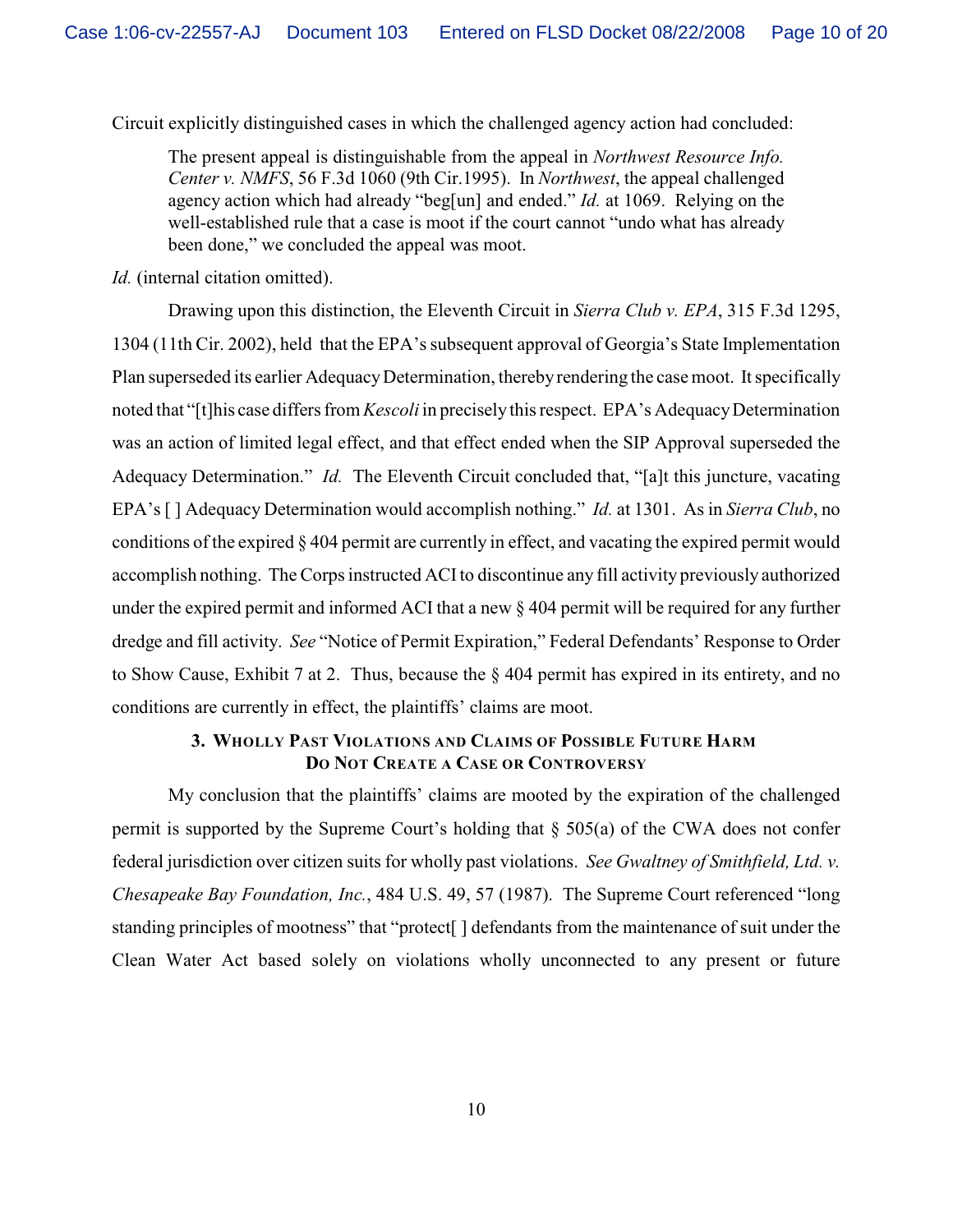wrongdoing." *Id.* at 66-67.<sup>2</sup> Applying *Gwaltney*, the district court in *Cmtys. for a Better Env't v. Tosco Ref. Co.,* 2001 WL 114441, at \*8 (N.D. Cal. Jan. 29, 2001), found that the plaintiffs' suit became moot upon the Board's adoption of the amendment to the defendant's permit, and, additionally, upon the defendant's sale of the refinery. The court noted that, after *Gwaltney,* where post-complaint events have raised the question of mootness, a CWA citizen plaintiff must establish that continued violations by the permit holder can reasonably be expected to recur to avoid a mootness challenge. *Id.* at \*4. The court noted that judicial equitable powers under the CWA "are limited to enforcing standards, limitations, and orders that have been violated. 33 U.S.C. § 1365(a). That enforcement authority does not allow equitable measures that are wholly unrelated to a violation of an existing standard, limitation, or order." *Id.* at \*8 (citing *Natural Res. Defense Council v. Southwest Marine*, 236 F.3d 985, 1000 (9th Cir. 2000)). The court ultimately found that the court's CWA enforcement authoritywould not relate to an existing standard, limitation or order, and that "[e]quitable relief in this situation, therefore, is not appropriate under the CWA." *Id.*

Here, the plaintiffs seek "supplemental and injunctive relief" and an order requiring the removal of "this unlawfully placed fill." *See* Plaintiffs' Response to Order to Show Cause at 5. But as in *Gwaltney* and *Cmtys. for a Better Env't*, because the already existing fills are wholly past violations, if violations at all, any ruling would not relate to an existing standard, limitation, or order. Post-complaint events, e.g., the expiration of the permit, have therefore rendered any claims regarding the already-existing fills moot.

The plaintiffs further argue that ACI might seek reinstatement of the permit through the agency administrative appeal process. *Id.* at 4. Such speculation regarding possible future acts, however, is too speculative to prevent mootness. *See B & B Chemical Co., v. EPA*, 806 F.2d 987, 990 (11th Cir. 1986) (execution of warrant made company's challenge moot, and possibility that company might be issued citations following execution of warrant was too speculative to preclude finding of mootness). And if ACI does seek reinstatement of the permit, and if the Corps grants such a request, the plaintiffs can file suit, as they have done twice already.

<sup>&</sup>lt;sup>2</sup> Gwaltney involved an NPDES (National Pollutant Discharge Elimination System) permit under § 402 of the CWA. The plaintiffs here are authorized to bring a § 505 citizens suit for the defendants' alleged failure to comply with §§ 402 and 404 of the CWA. *See Nat'l Wildlife Fed'n v. Hanson*, 859 F.2d 313, 315 (4th Cir. 1988); *N.C. Shellfish Growers Ass'n v. Holly Ridge Assocs., L.L.C.*, 200 F. Supp. 2d 551, 558 (E.D.N.C. 2001).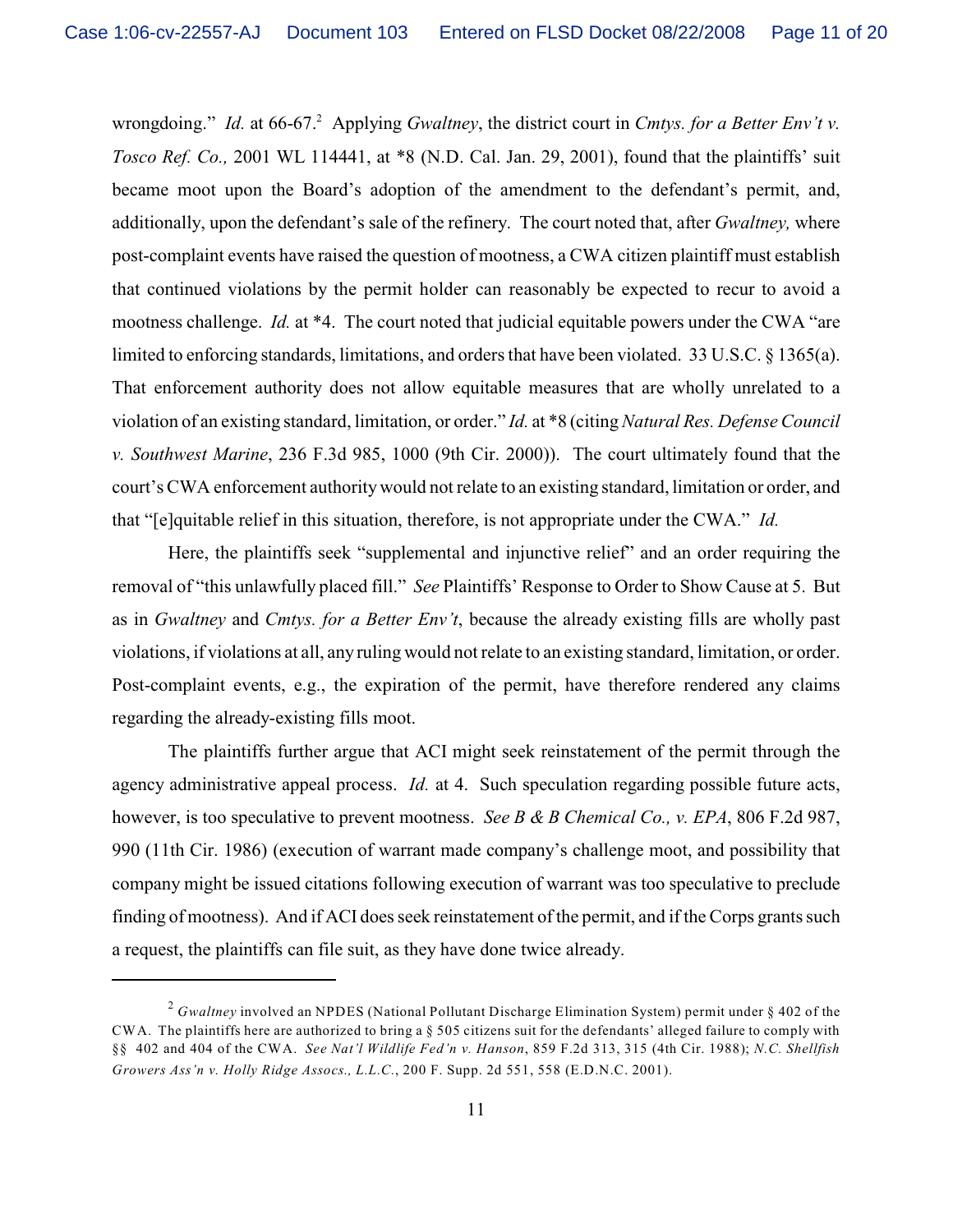In sum, the plaintiffs' CWA, APA, and ESA claims have been rendered moot and no longer present a live case or controversy for which effective relief can be granted because the basis of their challenge, the § 404 permit, has expired. Consequently, Counts I, III, and IV are DISMISSED.

### **B. COUNT II: NEPA**

Count II of the complaint alleges that the Corps violated the National Environmental Policy Act (NEPA), 42 U.S.C. § 4321 *et seq.*, by failing to prepare a NEPA document that adequately addresses the serious environmental issues raised by the Corps' decisions to reinstate and extend ACI's permit. NEPA establishes procedures that a federal agency must follow before taking any action. *See* 42 U.S.C. § 4332(C). It is clear that NEPA imposes a procedural duty upon federal agencies to take a hard look at the environmental consequences of their actions, but does not dictate any particular substantive outcome. *See Ohio Forestry Ass'n v. Sierra Club*, 523 U.S. 726, 737 (1998) (NEPA "simply guarantees a particular procedure, not a particular result"); *Robertson v. Methow Valley Citizens Council*, 490 U.S. 332, 350 (1989) (NEPA itself does not impose substantive duties mandating particular results, but simply prescribes the necessary process for preventing uninformed - rather than unwise - agency action); *Sierra Club v. Van Antwerp*, No. 07-13297, 2008 WL 1991446, at \*6 (11th Cir. May 9, 2008) (same).<sup>3</sup>

# **1. THE PLAINTIFFS' REQUEST FOR INJUNCTIVE RELIEF IS MOOT**

I cannot reach the merits of the plaintiffs' NEPA claim because the Corps' decision to issue the August 2006 extension for the § 404 permit that authorized the fills has since expired. That means that the NEPA claim is moot. *See Miccosukee Tribe of Indians of Fla. v. United States Army Corps of Eng'rs*, 259 F. Supp. 2d 1237, 1244 (S.D. Fla. 2003) (in action by Tribe claiming that the Corps violated NEPA by implementing plan, tribe's requests for injunctive relief were rendered moot by the Corps' adoption of new, long-term plan). *See also Madison v. Tulalip Tribes of Washington*, 163 Fed. Appx. 499, 500 (9th Cir. Jan. 13, 2006) (appeal centering on whether EPA should have complied with NEPA, by conducting an environmental impact statement or environmental

 $3$  The APA provides for judicial review of agency decisions like the Corps' decision to extend or modify the § 404 permit and the Corps' NEPA decisions during the permitting process: "The reviewing court shall . . . hold unlawful and set aside agency action, findings, and conclusions found to be . . . arbitrary, capricious, an abuse of discretion, or otherwise not in accordance with law [or found to be] without observance of procedure required by law." 5 U.S.C. § 706(2).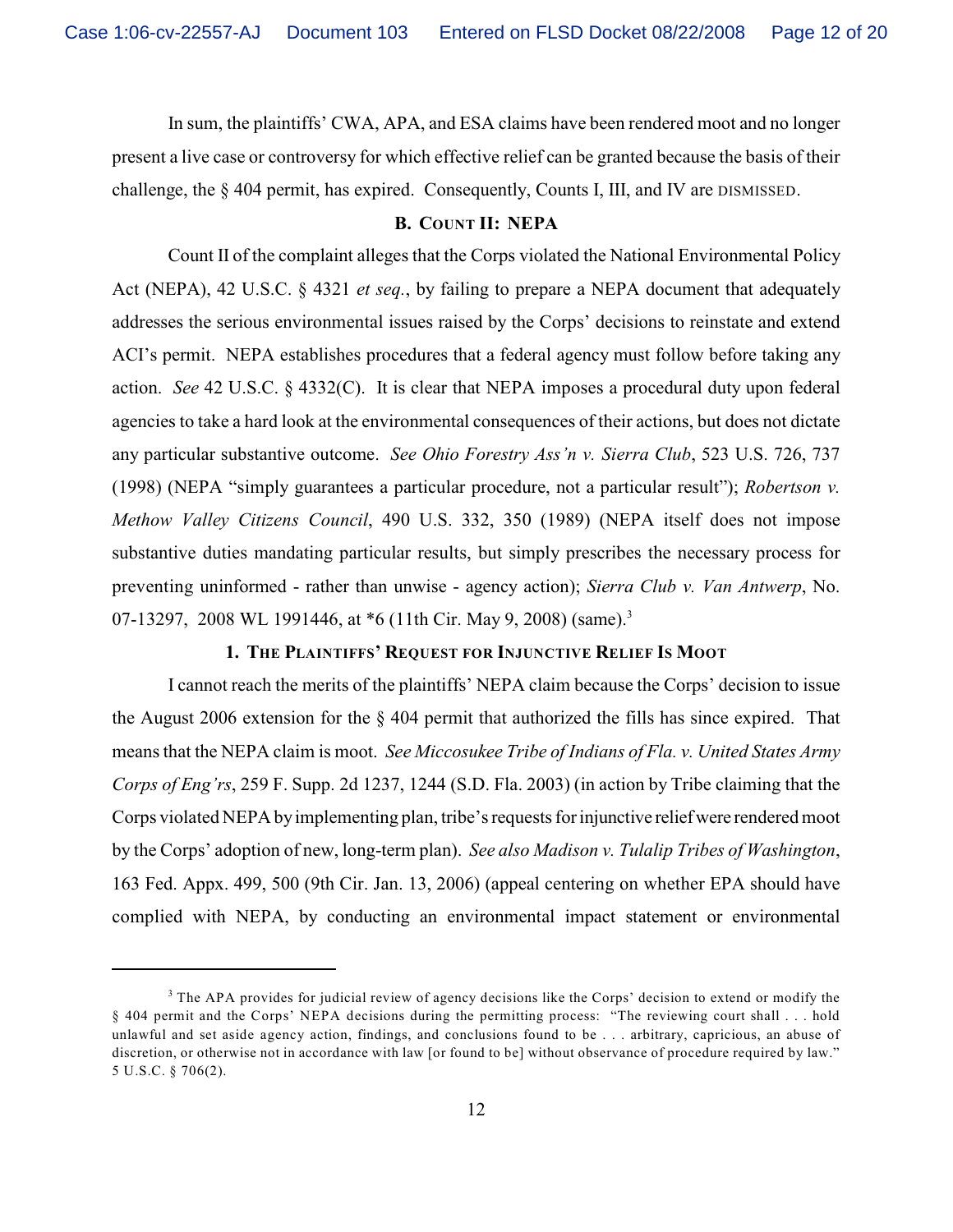assessment, when it extended coverage under 1998 storm water construction general permit, was rendered moot when general permit expired, and was replaced by new general permit: "Both parties argue that the case is not moot because the life span of the Tribes' construction projects is short, so the controversy is capable of repeating itself yet evading review. Regardless of whether the short duration of a construction project would prevent judicial review of whether the EPA complies with NEPA when it extends permit coverage to a project, we conclude that the case is still moot because the issue here - whether the government was required to prepare an environmental impact statement for the issuance of general permit coverage to the Tribe for its construction project - is based on an argument that the 1998 general permit is a regulation. Because the 1998 general permit is no longer valid, any determination that the permit is or is not a regulation would not resolve controversies arising under the new 2003 permit."); *Fund for Animals, Inc. v. U.S. Bureau of Land Mgmt.*, 460 F.3d 13, 18 (D.C. Cir. 2006) (NEPA claim against Bureau of Land Management was moot, because BLM memorandum, by its terms, was "short-term, temporary" document according to BLM's manual and had expired before district court had issued its opinion); *One Thousand Friends of Iowa v. Mineta*, 364 F.3d 890, 893-94 (D.C. Cir. 2004) (action seeking declaratory judgment and preliminary injunction to halt federal, state, and local efforts to improve roadways and infrastructure supporting super-regional shopping center, as violative of NEPA, was rendered moot by completion of proposed roadway construction project while plaintiffs' appeal was pending, and thus, action had to be dismissed; injunctive relief to preserve status quo prior to completion of project would be impossible, and purpose of NEPA was to ensure that government agencies correctlyfollowed review process, not to invalidate completed projects); *Missouri ex rel. Nixon v. Craig*, 163 F.3d 482, 485 (8th Cir. 1998) (state's challenge, under NEPA, to annual operating plans adopted by the Corps for river management that would shorten navigation season by two weeks under certain circumstances was moot, where navigation seasons at issue were over, and present plan did not use same approach); *Neighbors Organized to Insure a Sound Env't, Inc. v. McArtor*, 878 F.2d 174, 178 (6th Cir. 1989) (issue of whether Federal Aviation Administration and local airport authority complied with NEPA by preparing sufficiently comprehensive environmental assessment for construction of new airport terminal was moot after terminal was completed and operational); *Friends of The Earth, Inc. v. Bergland*, 576 F.2d 1377, 1378-79 (9th Cir. 1978) (where all work on exploratory mining operation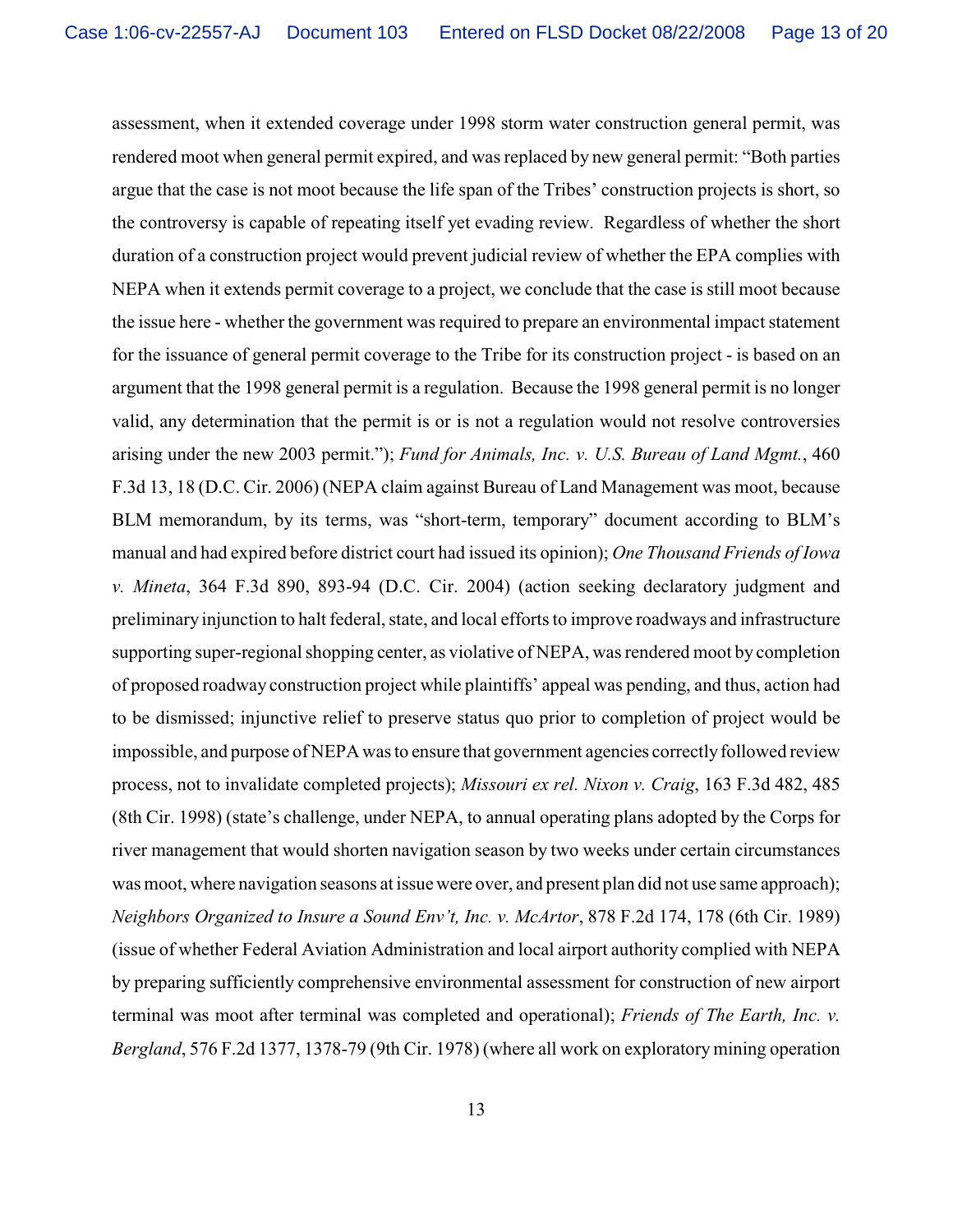had ceased because the company had struck water, where the company's permission to extend the adit an additional 3,000 feet had expired without being used, and where the company was under an obligation to secure a water discharge permit from the State of Montana before it could continue exploration, challenge to approval of the drilling on federal land based on alleged lack of compliance with the NEPA was moot).<sup>4</sup>

As for the fills that occurred before the expiration of the permit, they do not afford a basis for continuing NEPA review because binding precedent clearlyestablishes that injunctive claims are moot when the project is completed. *See Save the Bay*, 639 F.2d at 1103 (in a suit against several federal defendants, including the Corps, claiming violations of NEPA, claim for injunctive relief prohibiting defendants from proceeding with construction of the railroad project was moot: "[C]onstruction of the railroad is completed . . . Accordingly, any injunctive relief to prohibit construction of the railroad is moot."). *See also Goldschmidt*, 611 F.2d at 547-49 (claim that Department of Transportation violated NEPA, in failing to prepare an environmental impact statement for the then remaining unconstructed portion of highway was moot: "We conclude that this case has become moot while on appeal, because of substantial completion of the only portion of the highway construction sought to be enjoined for which no environmental impact statement was prepared . . . . Where the activities sought to be enjoined have already substantially occurred and the appellate court can not undo what has already been done, the action is moot."); *Bayou Liberty Ass'n v. United States Army Corps of Eng'rs*, 217 F.3d 393, 396-98 (5th Cir. 2000) (NEPA claim is moot when proposed action has been completed); *Knaust v. City of Kingston*, 157 F.3d 86, 88 (2d Cir. 1998) (NEPA claims dismissed as moot when the park project was completed, because plaintiff sought to enjoin "future occurrence of events that are already in the past"); *Richland Park Homeowners Ass'n v. Pierce*, 671 F.2d 935, 941 (5th Cir. 1982) ("the basic thrust of the NEPA legislation is to provide assistance for evaluating proposals for prospective federal action in light of their future effect upon environmental factors, not to serve a basis for after-the-fact critical evaluation subsequent to substantial completion of the construction"); *Lundeberg*, 402 F. Supp. at 351 (claims against the Corps for dredging and filling permits, alleging a violation of NEPA and

For a good synthesis of environmental mootness cases involving NEPA claims, *see Oregon Nat'l Res. Council* <sup>4</sup> *v. U.S. Bureau of Land Management*, 470 F.3d 818, 824-27 (9th Cir. 2006) (Tashima, J., dissenting).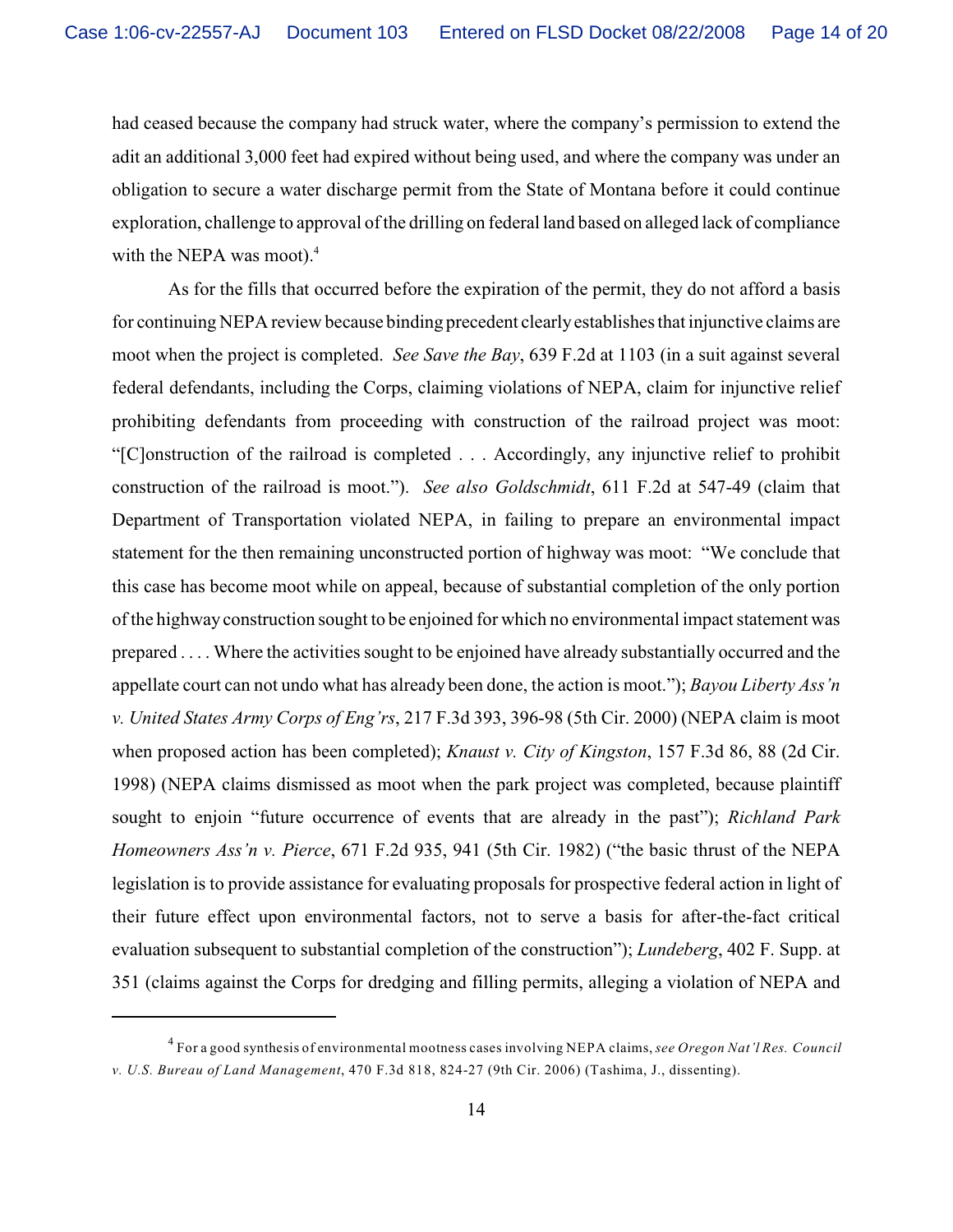seeking declaratory and injunctive relief was moot: "Such relief is moot as to permits 1 through 5 because all work under the permits has been completed, and the permits have now expired.").

I acknowledge that there are some cases from other circuits that express concern that if the completion of the action challenged under NEPA is sufficient to render the case nonjusticiable, entities "could merely ignore the requirements of NEPA, build its structures before a case gets to court, and then hide behind the mootness doctrine. Such a result is not acceptable." *Columbia Basin Land Protection Ass'n v. Schlesinger*, 643 F.2d 585, 591 n.1 (9th Cir. 1981). But that is not what happened in this case.

And although the Eleventh Circuit has held that a NEPA claim is not moot when some claims are still pending, *see Ouachita Watch League v. Jacobs*, 463 F.3d 1163, 1175 (11th Cir. 2006), here there are no pending claims. In *Ouachita*, the Forest Service amended each of the forest plans at issue to remove the provisions that plaintiffs claimed were enacted in violation of NEPA. *Id.* The plaintiffs asserted that a number of Forest Service projects approved under those provisions were still pending, while the Forest Service argued that the provisions no longer affected anything. *Id.* The Eleventh Circuit noted that it simply did not know the status of these projects, and "since the tie goes to the runner in the mootness inquiry and we cannot ascertain whether the provisions have any effect, we must conclude that the Forest Service has failed to carry its heavy burden to establish that [plaintiffs'] claims are moot." *Id.* In this case, however, the Corps has issued its Notice of Permit Expiration, explicitly instructing ACI to discontinue any fill activity previously authorized under the expired permit, and informing ACI that a new § 404 permit will be required for any dredge and fill activity that occurred after June 11, 2007. No new permit has been issued. Thus, there are no pending claims to resolve.

### **2. THE PLAINTIFFS' REQUEST FOR DECLARATORY RELIEF IS SIMILARLY MOOT**

The doctrine of mootness applies to the plaintiffs' claims for both injunctive and declaratory relief. *See Nat'l Solid Wastes Mgmt. Ass'n v. Alabama Dep't of Envtl.Mgmt.*, 924 F.2d 1001, 1003 (11th Cir. 1991). The court must "decide the appropriateness and the merits of the declaratory request irrespective of the [its] conclusion as to the propriety of the injunction." *Id.* (citing *Super Tire Eng'g Co. v. McCorkle*, 416 U.S. 115, 121 (1974)). As noted earlier, the federal courts may grant declaratory relief only in the case of an "actual controversy." *See Burke v. Barnes*, 479 U.S.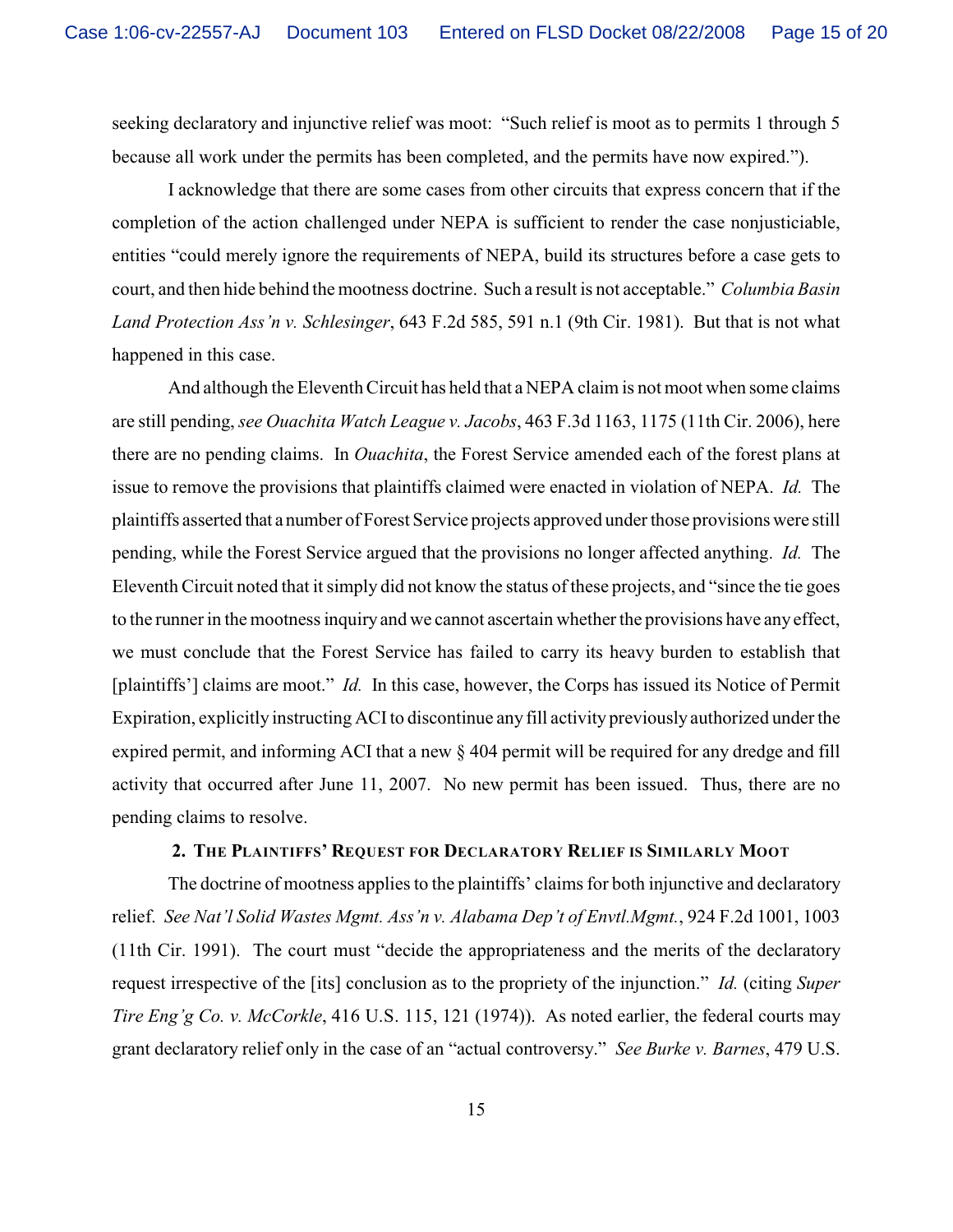361, 364 (1987) (holding that anyissues concerning whether bill had become law were mooted when bill expired by its own terms). The test for determining whether complaint seeking declaratory relief survives a mootness challenge is whether there exists "a substantial controversy, between parties having adverse legal interests, of sufficient immediacy and reality to warrant the issuance of a declaratory judgment." *McCorkle*, 416 U.S. at 122. A request for declaratory relief should be dismissed as moot if the challenged action has no continuing adverse effects on the parties. *Id.*

There is no need here to declare that the Corps' permit extension violated NEPA because the permit has expired. See Miccosukee Tribe of Indians, 259 F. Supp. 2d at 1245.<sup>5</sup> The plaintiff in *Miccosukee* alleged that the Corps' Interim Structural Operational Plan (ISOP) violated the NEPA, ESA, and APA, and asked the court for a declaration that the ISOP was in violation of federal law. *See id.* at 1239. The district court noted that because the Corps had adopted a new plan, the ISOP was "of no further legal force and effect" and "cannot be said to have a continuing adverse effect on the Tribe." *Id.* at 1245. The court further stated that the Corps' adoption of the new plan served to "moot any 'live controversy' in the pending litigation. A declaration by this [c]ourt of the ISOP's [ ] legality would be 'nothing more than gratuitous comment without any force or effect.'" *Id.* (quoting *Emory v. Peeler*, 756 F.2d 1547, 1552 (11th Cir. 1985). The court therefore found that the tribe's requests for declaratory relief were rendered moot by the Corps' adoption of the new longterm plan. *See id.* at 1245. Similarly, the plaintiffs' declaratory relief claims under NEPA are rendered moot because the expired § 404 permit is of no further legal force and effect, and any declaration regarding its legality would constitute an advisory opinion, which federal courts are not empowered to provide.

#### **C. THE "CAPABLE OF REPETITION YET EVADING REVIEW" EXCEPTION**

The plaintiffs assert that their claims fall under the long-recognized exception to the mootness doctrine for issues capable of repetition yet evading review. This doctrine allows for a

*See also Miccosukee Tribe of Indians of Florida v. United States Army Corps of Eng'rs*, 420 F. Supp. 2d 1324, <sup>5</sup> 1344 (S.D. Fla. 2006) (holding that declaratory judgment claim was moot because there was no "meaningful relief" that the court could provide: "if the court were to declare that the defendants violated the ESA, CWA, WRDA and APA," the only remedy was implementation of marsh operational criteria, which the Corps was in the process of implementing); *Hawaii County Green Party*, 14 F. Supp. 2d at 1203 (finding that plaintiff's requests for declaratory relief had been rendered moot by the cessation of the disputed sonar research and the expiration of the subject permit).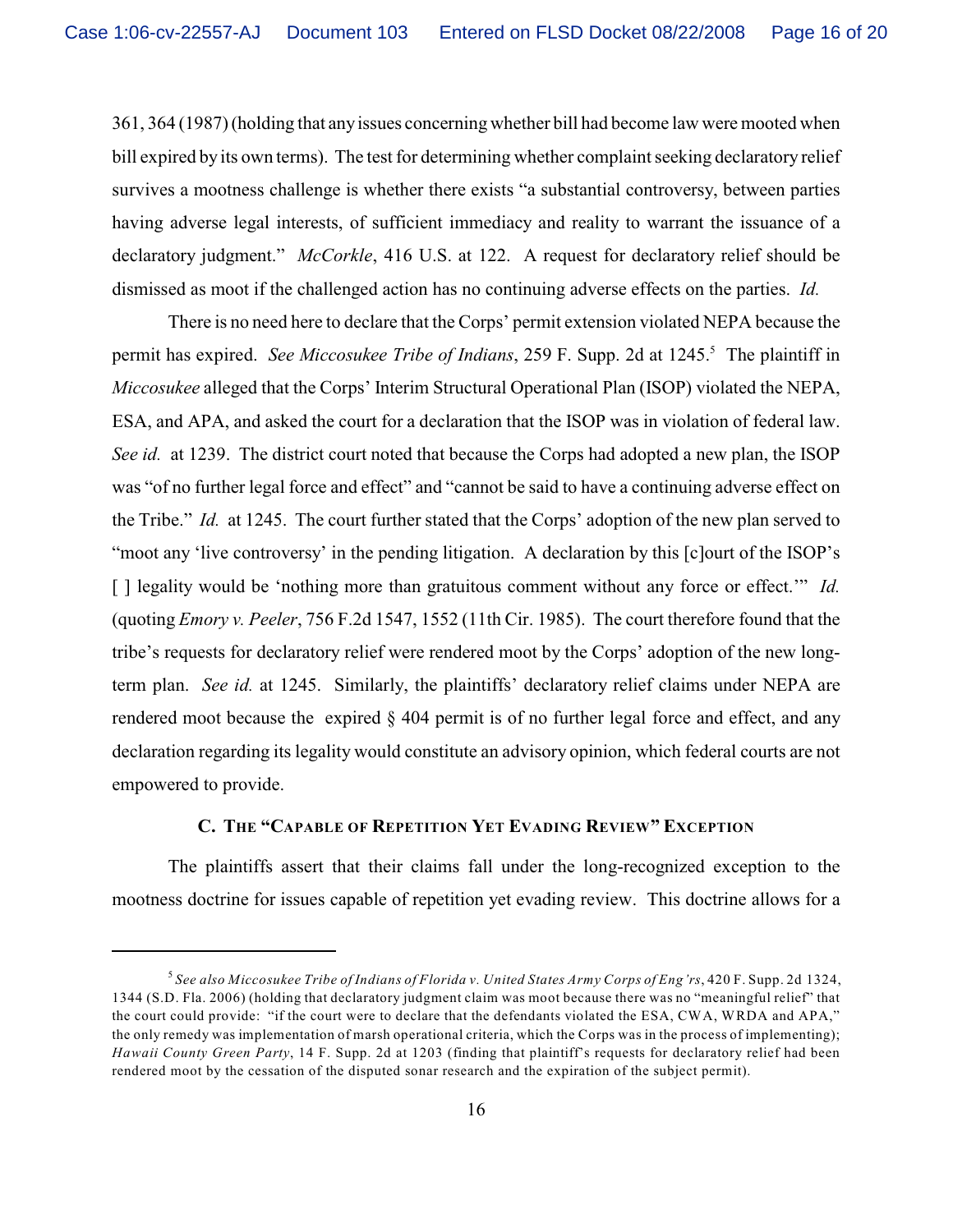federal court to retain jurisdiction over a case even though it may technically be moot. *See Bourgeois v. Peters*, 387 F.3d 1303, 1308 (11th Cir. 2004). In order for this exception to the mootness doctrine to apply, however, there must be a reasonable expectation that the same complaining party will be subject to the same injury again, and the injury suffered must be of a type so inherently limited in duration that it is always likely to become moot before a federal court can fully review it. *See Spencer v. Kemna*, 523 U.S. 1, 17 (1998).

There are numerous similar cases which establish that claims like those asserted by the plaintiffs do not remain actionable under this narrow exception. *See, e.g., Native Americans for Enola v. United States Forest Serv.*, 60 F.3d 645, 646 (9th Cir. 1995) (holding that claims were moot upon expiration of permit and completion of timber harvest, and were not within exception to mootness doctrine, because permits issued by the Forest Service, and the administrative process leading up to their issuance, were not inherently of such short duration that challenges to their validity would go unreviewed); *Northwest Res. Info. Ctr.,* 56 F.3d at 1070 (9th Cir. 1995) (concluding that a one-year permit followed by a five-year permit did not satisfy the exception because five years was "more than adequate time to obtain judicial review"); *Kentuckians for the Commonwealth*, 269 F. Supp. 2d at 715-16 (there is "no possibility [plaintiff] will be subjected to the same action because the [CWA permit] and its extension are no longer in effect"); *Hawaii County Green Party*, 14 F. Supp. 2d at 1202-03 ("First, there is simply no 'reasonable expectation' that the [ ] sonar research will resume as the subject permit has expired. Second, the injury claimed here is not so limited in duration. Rather, [plaintiff] received a ruling on the merits regarding its motion for TRO."); *Lundeberg*, 402 F. Supp. at 351("The permits here are not 'short term orders' which may expire before the case reaches our consideration. Judicial review from an administrative decision of the Corps to grant or deny a permit is immediately available to persons aggrieved by the Corps' decisions, and the average life of the five expired permits was three years.").

The plaintiffs challenge the Corps' August 2006 extension (through June of 2007) of the § 404 permit issued in April of 2001. Once issued, a § 404 permit continues in effect until it automatically expires, is modified, suspended, or revoked. *See* 33 C.F.R. § 325.6(a), (d). Typically, § 404 permits automatically expire in five years.Five years is more than adequate time for complete judicial review, and the same is true of a one-year extension. The plaintiffs cannot satisfy the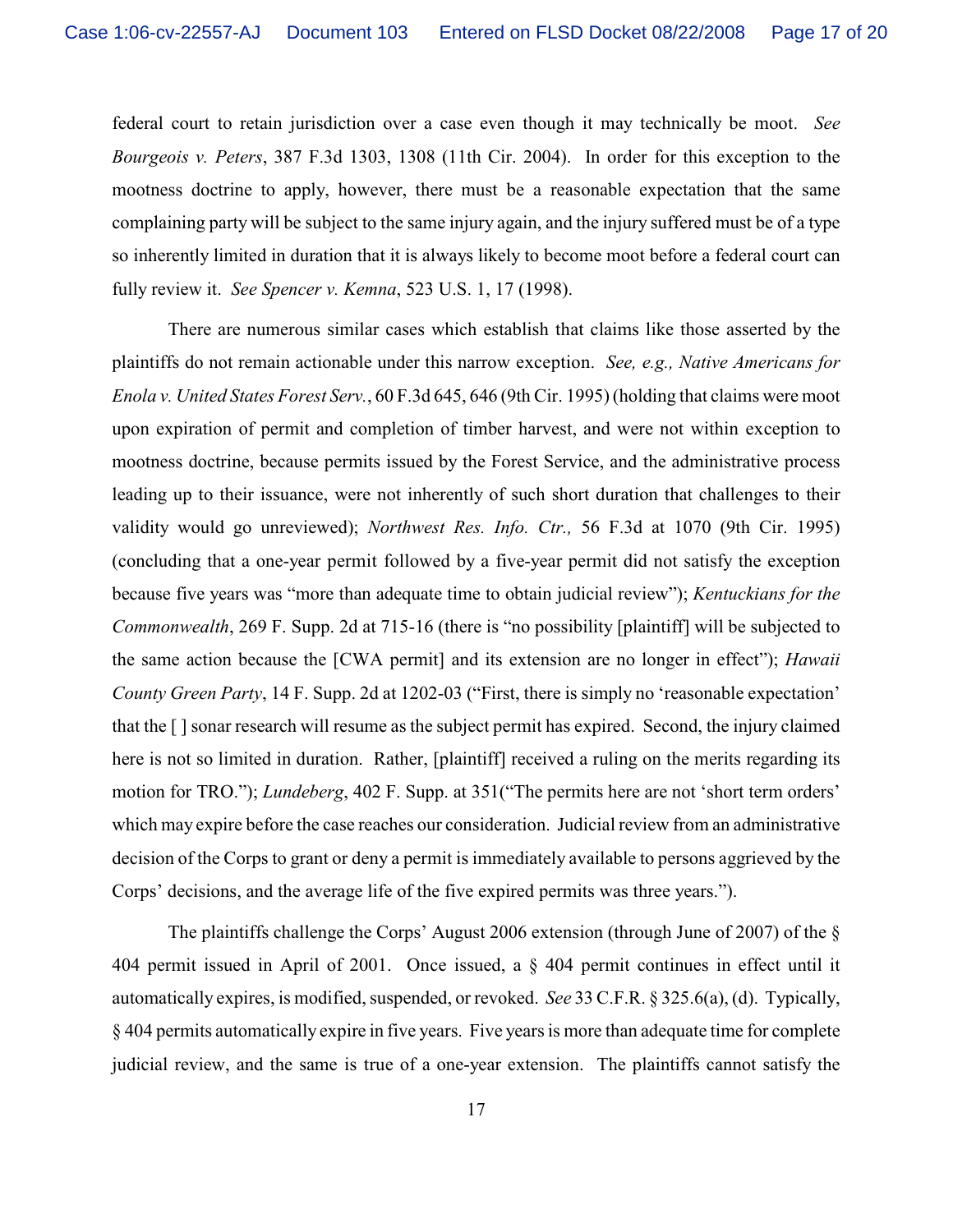*evading review* prong of the exception because they have not shown that the time between the issuance or extension of the permit and its expiration is always so short as to evade review. As a matter of fact the litigation in *Nat'l Parks I* shows that meaningful judicial review was available. Moreover, much of the filling previously authorized by the August 2006 extension is now subject to a new and separate permit application for rock mining. *See* "Memorandum for the Record - Subject: Second Reconsidered Reinstatement of DA Permit Number 1995-6797," Federal Defendants' Response to Order to Show Cause, Exhibit 5 at 7. This application is still under review by the Corps and the FWS, and the plaintiffs will have the opportunity to challenge the decision of the Corps if and when the Corps grants the application. *See Kentuckians for the Commonwealth*, 269 F. Supp. 2d at 716 (noting that the Corps' future actions would not evade review because defendant had a pending application for a new CWA permit authorization and plaintiff would be able to challenge that authorization if issued). Furthermore, my conclusion that this action will not evade review is bolstered by the fact that the Corps informed ACI that a new § 404 permit will be required for any dredge and fill activity that occurred after June 11, 2007. *See Hawaii County Green Party*, 14 F. Supp. 2d at 1202-03 (finding that the plaintiffs' claims did not satisfy the exception to mootness and noting that it was "most compelling" that, prior to any future tests, the defendants would have to apply for a new research permit).<sup>6</sup>

As for the *repetition* prong of this exception, which requires that there be some possibility that the challenged conduct will be repeated and affect the complaining party, the plaintiffs have not demonstrated a reasonable likelihood that the Corps will authorize similar dredging and filling again. *See Kentuckians for the Commonwealth*, 269 F. Supp. 2d at 715-16 (there is "no possibility [plaintiff] will be subjected to the same action because the [CWA permit] and its extension are no longer in effect"). But even if the plaintiffs might be subjected to the same action, this case will not evade future review. *See Tulalip Tribes of Washington*, 163 Fed. Appx. at 500 (dismissing case as moot: "Although there may indeed be litigation between these same parties in the future, it is not

 $6$  Environmental cases holding that an action was not moot because the issue was capable of repetition yet evade review generally involve either plaintiffs disputing the authority of the agency or conditions that are currently in effect despite an expired permit or regulation. *See, e.g., California Coastal Com'n v. Granite Rock Co.*, 480 U.S. 572, 578 (1987); *Greenpeace Action v. Franklin*, 14 F.3d 1324, 1329-30 (9th Cir. 1992); *Natural Res. Defence Council, Inc. v. Texaco Refining and Mktg., Inc.*, 20 F. Supp. 2d 700, 708 (D. Del. 1998).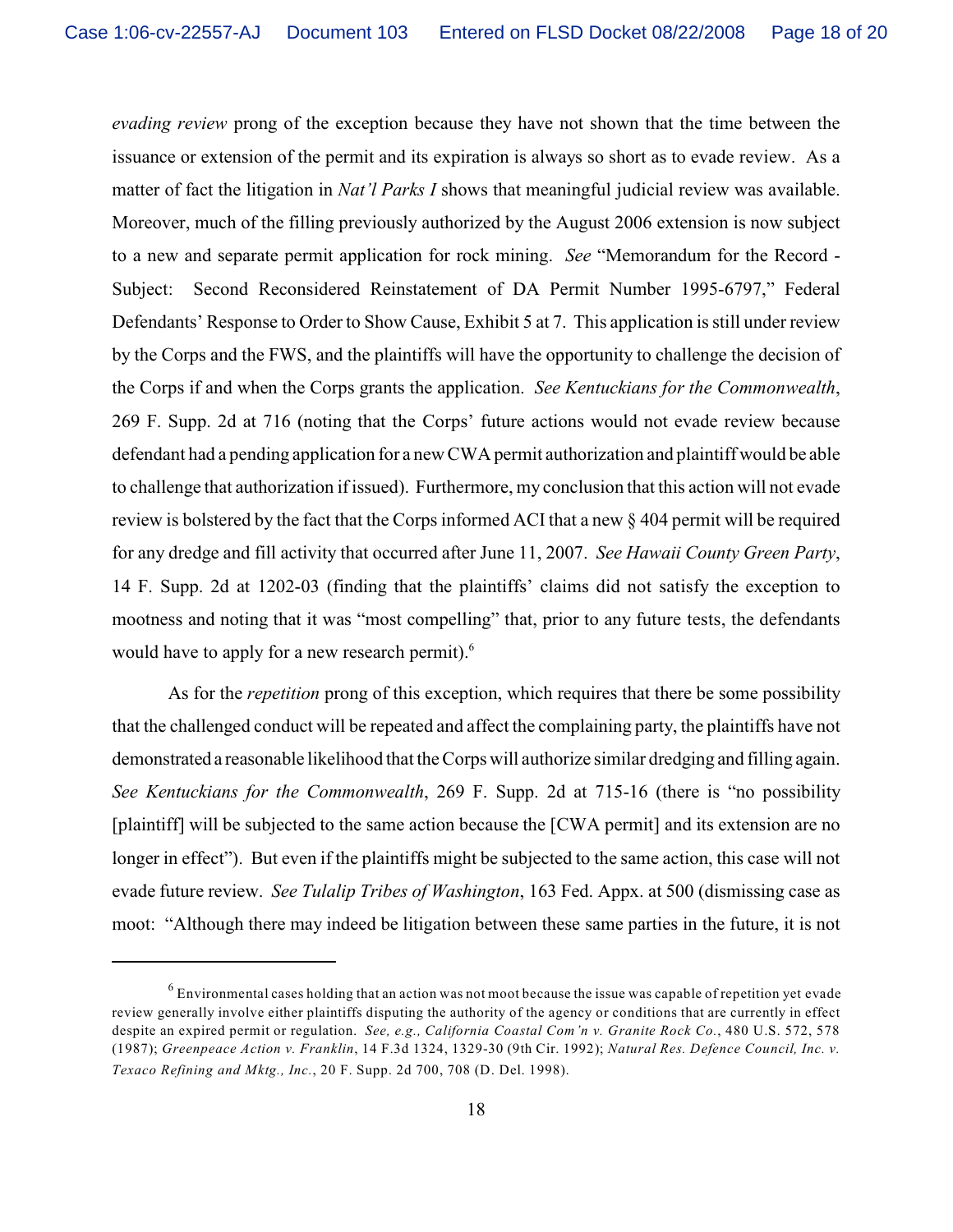clear that there would be insufficient time to challenge the coverage under the 2003 permit before it expires."). *See also Lundeberg*, 402 F. Supp. at 352 (finding action moot when "the case is certainly capable of repetition, but it will not evade review").

*Nat'l Solid Wastes Mgmt. Ass'n v. Ala. Dep't of Envtl.Mgmt.*, 924 F.2d 1001 (11th Cir. 1991), is instructive. There, the plaintiffs challenged Alabama's land disposal restriction regulations, which did not adopt certain EPA variances. The defendants argued that the case was moot because the EPA variances had expired and there was no conflict between the challenged Alabama regulations and the relevant federal EPA regulations. *See id.* at 1002. The Eleventh Circuit held that the action was capable of repetition, yet evading review, because Alabama had once again adopted the national standards and had once again rejected the EPA-granted variances. It explained that "[t]he parties in this case are still involved in ongoing disputes about the extent to which a state, given EPA regulations and variances on point, can interfere with the operation of waste disposal facilities." *Id.* at 1003. It also noted that EPA variances were too short-lived because there was "only a little more than seven months for judicial resolution of the state-federal conflict." *Id.* at 1004. Here, in contrast, there is no ongoing dispute, state-federal conflict, or conditions similar to the expired  $\S$  404 permit currently in effect.<sup>7</sup>

Finally, the plaintiffs argue that if this case is dismissed as moot, the Corps may "reinstate essentially the same permit" and the plaintiffs would "have to amend their complaint, wait 60 additional days for their ESA claims to ripen and brief the merits of their case on a new record." *See* Plaintiffs Response to Order to Show Cause at 4. In order to provide protection for the plaintiffs,

 $<sup>7</sup>$  The plaintiffs also invoke the voluntary cessation exception to the mootness doctrine and argue that "the</sup> Corps' expiration of ACI's permit is not the type of voluntary cessation that renders this case moot." *See* Plaintiffs Response to Order to Show Cause at 12. However, this is not a case in which a defendant attempts to render an action moot by voluntarily ceasing the challenged conduct. Where a defendant voluntarily ceases challenged conduct, the case is not necessarily moot because nothing would prevent the defendant from resuming its challenged action. In this case, however, the Corps has not voluntarily ceased the challenged action. It was inevitable that the permit expired; the expiration date was set by the September 2006 modification. *See Sierra Club v. EPA*, 315 F.3d 1295, 1303 (11th Cir. 2002) (holding that the EPA had not voluntarily ceased the challenged action because it was inevitable that EPA would take some final action). *See also State of Ala. ex rel. Baxley v. Woody*, 473 F.2d 10, 14 (5th Cir. 1973) (where only operative fact that supported complaint seeking to permanently enjoin any mineral prospecting or mining in national forest was that coal company was prospecting, and prior to trial coal company ceased to prospect and withdrew all applications to prospect, and there did not appear to be any prospecting or any cognizable danger of future prospecting, either by owners of mineral rights or others, case was required to be dismissed as moot).